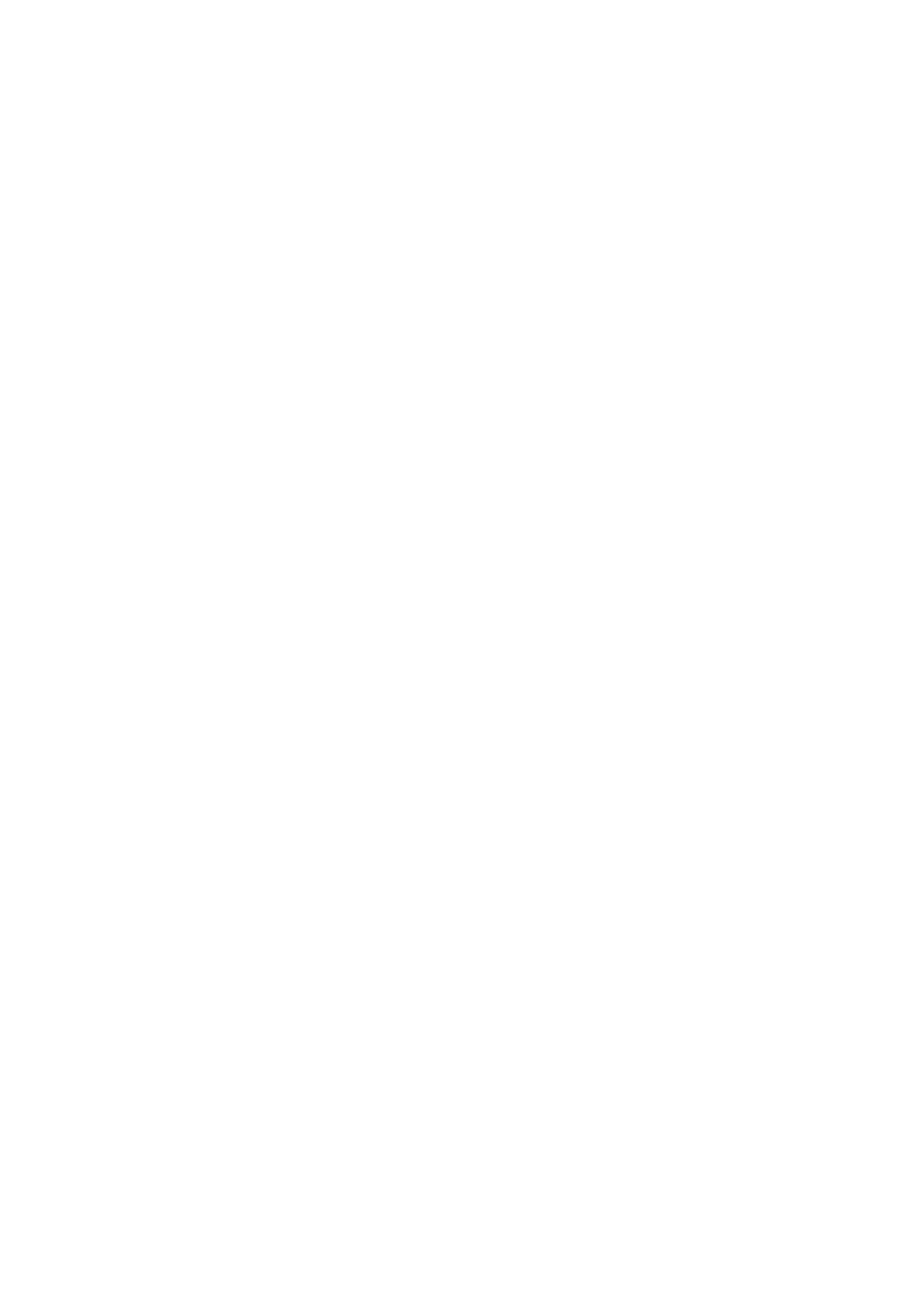#### **The relevance of inter-regional trade data produced by the 2012 Commodity Flow Survey for multi-regional CGE modelling**

*Glyn Wittwer, Centre of Policy Studies, August 2017*

#### **Abstract**

*The objective of this study is to assess the suitability of Commodity Flow Survey (CFS) data released by the US Census Bureau as a check on the estimates of inter-regional trade generated in creating the USAGE-TERM master database.*

*A close inspection of the Census Bureau's CFS data indicate that they record movements to and from transport nodes. In some cases, transport nodes may align with production origins and final use destinations. In other cases, nodes appear to be intermediate points rather than origins or final destinations. This implies that CFS data are often incompatible with the trade flows in a CGE database.*

*Merchandise, that is primary and manufacturing commodities, account for no more than 15% of GDP in the U.S. economy. Therefore, even comprehensive merchandise trade flow data would have limited use in a CGE database. The usefulness of the CFS data is diminished further by its concentration on bulky goods, which account for a small fraction of total trade flows. Bulky trade flows may account for a substantial proportion of the volume of trade but make a small contribution to total economic activity. Mining products excluding oil and gas account for 50.9% of the recorded weight in the survey, but just 3.9% of the value of trades – and only 0.3% of GDP. The CFS data might be useful for examining transport logistics but are of little use in CGE database preparation.* 

*There is no evidence that the CFS data supersedes the Horridge gravity method of allocating inter-regional trades. However, CFS data point to the desirability of noting the difference between transport in the Mississippi basin and elsewhere. The basin relies heavily on water transport for moving agricultural, mining and fuel products.*

JEL classification: R11, R13, R15, C68

Keywords: Regional CGE modelling, inter-regional trades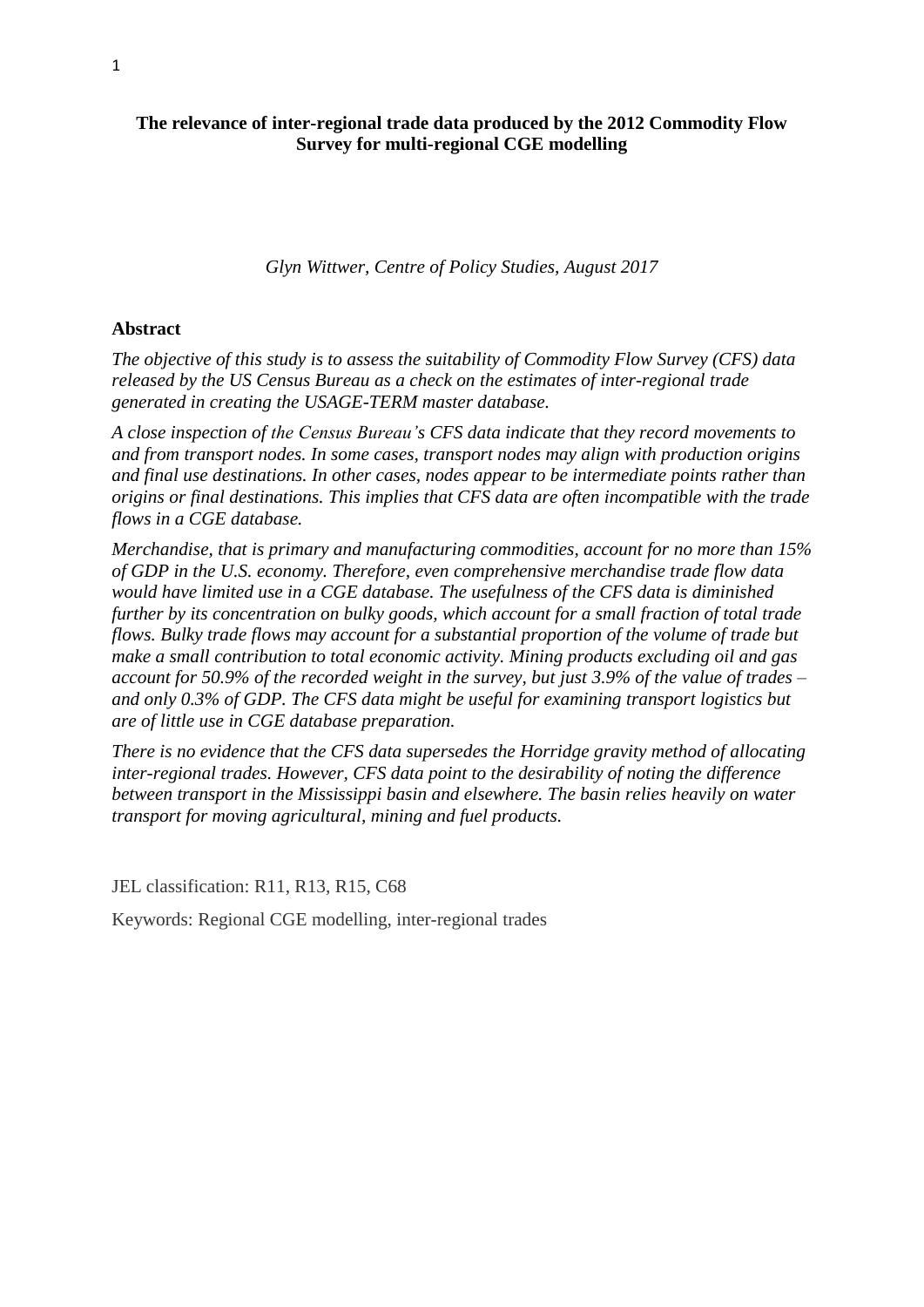# **Contents**

|    | 1. Introduction                                                            |    |
|----|----------------------------------------------------------------------------|----|
|    | 2. The sectoral classification                                             |    |
|    | 3. What are the Census Bureau data recording?                              | 12 |
| 4. | What can multi-regional CGE modellers learn from the bureau's sample data? | 16 |
|    | 5. Concluding remarks                                                      | 17 |
|    | References                                                                 |    |

# **Figures**

| Figure 1: Origin shares of cereal grains destined for Missouri in survey data and the USAGE-TERM<br><b>TRADE</b> matrix     | 14 |
|-----------------------------------------------------------------------------------------------------------------------------|----|
| Figure 2: Origin shares of cereal grains destined for Louisiana in survey data and the USAGE-TERM<br><b>TRADE</b> matrix    |    |
| Figure 3: Destination shares of alcohol originating in California in survey data and the USAGE-<br><b>TERM TRADE matrix</b> | 16 |
|                                                                                                                             |    |

# **Tables**

| Table 1: Top 5 SCTG commodities in shipments by each NAICS industry                 |    |
|-------------------------------------------------------------------------------------|----|
| Table 2: Top 5 NAICS industries responsible for the shipping of each SCTG commodity |    |
| Table 3: Coverage of Census Bureau survey data relative to USAGE-TERM               | 10 |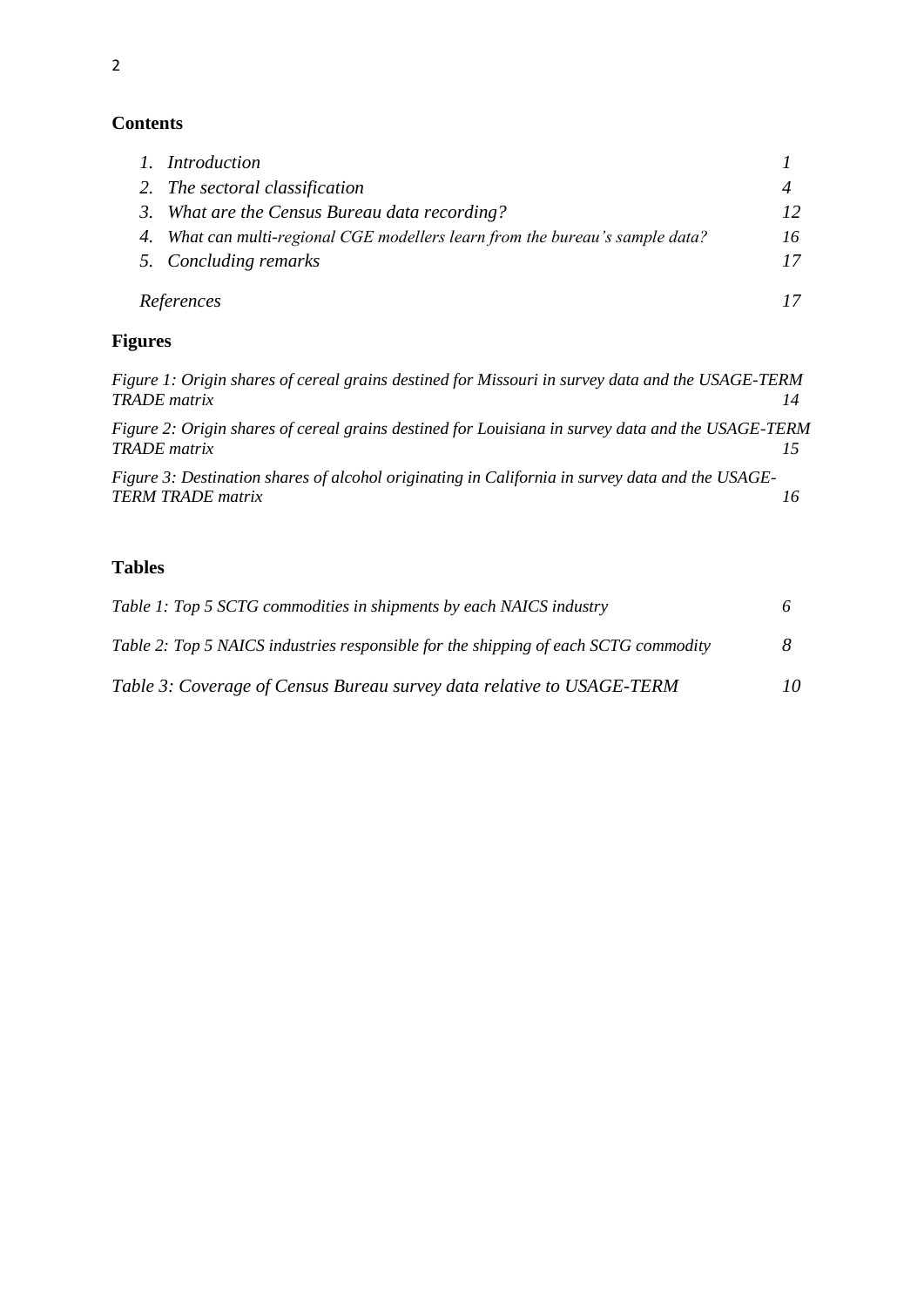#### **1. Introduction**

#### *1.1 The TERM methodology*

Mark Horridge introduced the TERM (**T**he **E**normous **R**egional Model) methodology to advance significantly the modeling detail in sub-national multi-regional CGE models (Horridge *et al.*, 2005). Until his contribution, there had been a tendency for sub-national regions to contain fewer sectors than the published national table. However, data are available from a number of sources to provide regional detail that is more disaggregated than a published national table.

Agricultural bureaus such as the USDA provide statistics that are available at a regional level in more detail than are provided in the national input-output table. Indeed, with a sufficient level of disaggregation, a clear picture emerges as to which crops are grown where. For example, tropical fruits are confined mostly to tropical regions. In the context of agriculture, splitting of the database into small regions enables us to make use of additional small region data to improve the depiction of resource management. For example, Wittwer (2017) used available data from the USDA to devise water accounts so as to examine the impact of drought on agriculture in California. This followed Dixon *et al*. (2011) who made extensive modifications to the database and theory to depict agriculture in Australia's Murray-Darling Basin in a bottom-up, multi-regional CGE model.

Highly disaggregated data at the regional level enhance our depiction of differences between regions. For example, if we split health sectors into as many sectors as are supported by available employment data from the census, then we might see the extent of disparities between regions concerning specialist health services.

Statistics are also available for mining and energy outputs at the regional level. In the case of manufacturing and service sectors, which tend to be relatively labor-intensive, employment data are available from a nation's census at a finely disaggregated level in both the sectoral and regional dimensions (Wittwer and Horridge, 2009).

Regional electricity generation data by fuel type assist in splitting generation into several sectors. Splitting electricity in different sectors is an important step in bringing greenhouse gas accounts into a CGE model (Adams and Parmenter, 2013).

A major motivation for representing more sectors than are available in the national inputoutput table is that when the national sectors are split into regions, the TERM methodology assumes that a given industry has identical cost structures in each region. This is more defensible for a specific crop such as pineapples or almonds than it is for a broad sector such as crops. An obvious example is electricity generation. Coal-generated electricity has dominated generation in West Virginia but contributes less than 1% to electricity generation within California. By splitting national electricity generation by fuel type, we can use estimates of regional shares of each type of generation to reflect the difference in composition of electricity generation in each region.

All of the above concerns the compilation of highly disaggregated estimates of regional supplies. The next step is to obtain estimates of regional demands. For some sectors, this is straightforward. We think of hairdressing and elementary schools as being local sectors, in which supply (known from production estimates based on census data) equals demand in each region and there is no significant inter-regional trade. In the absence of disaggregated data, we expect regional household consumption shares to follow aggregate consumption by region. If better data become available, we can refine the regional household consumption shares.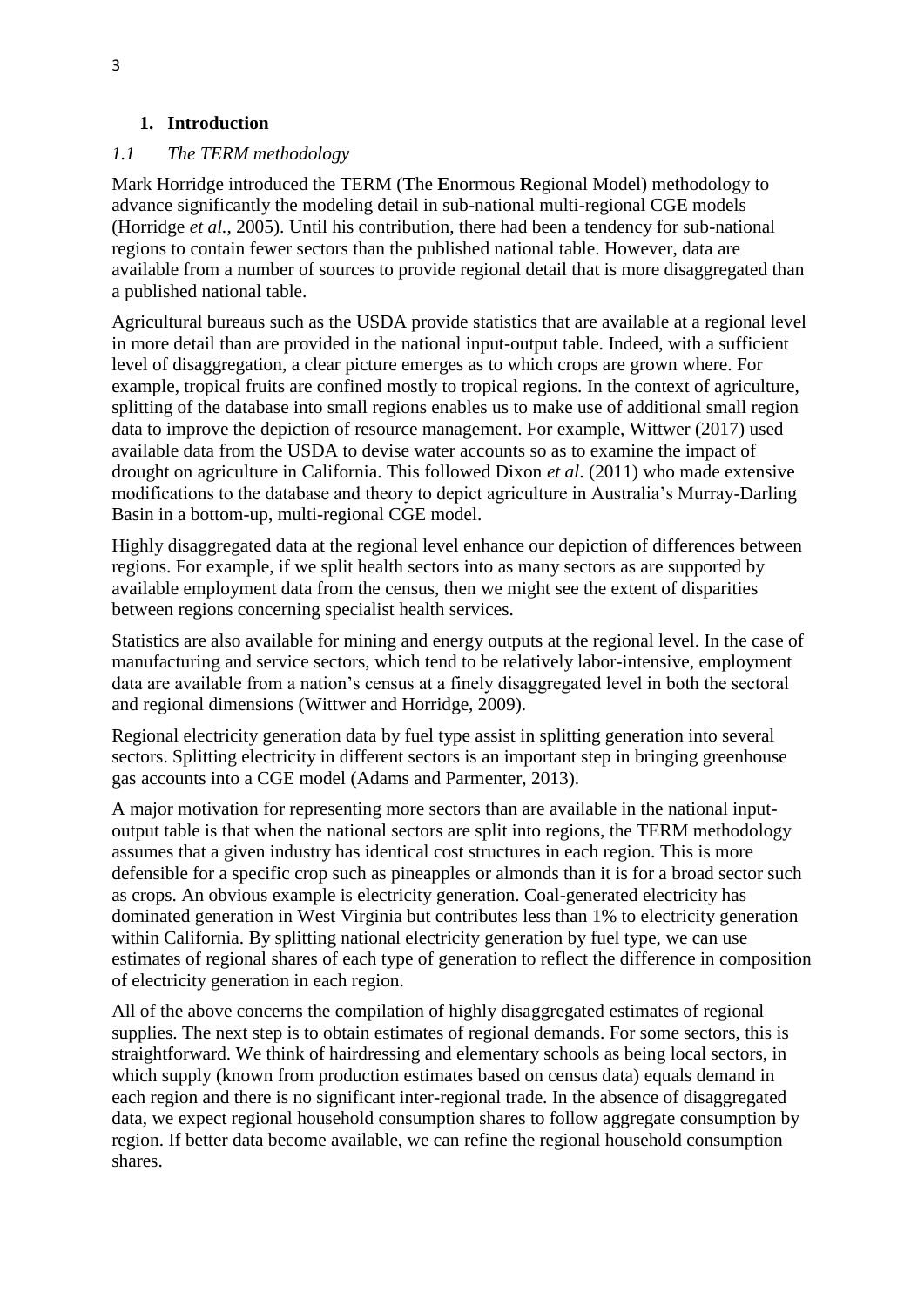In many nations, international trade are available by port. These data are compiled from customs entries and for merchandise are relatively comprehensive. The TERM methodology assigns exports by port rather than origin in the USE matrix (which includes the commodity, user and destination but not the regional origin), and details the origin and destination (port) in the domestic part of the inter-regional TRADE matrix (which excludes the user). Similarly, international imports are assigned to the port of import in the USE matrix, while the port origin and user destination are assigned in the import part of the inter-regional TRADE matrix. For merchandise, the international port is based on actual data.

Horridge devised a gravity formula to distribute supplies from each regional origin so as to satisfy regional demands. In many cases, the gravity formula does little. For example, since California accounts for virtually all of US almond production, and since imports of almonds are negligible, the origin of almonds used in each destination is known. That is, in this case the gravity assumption does almost nothing.

Clearly, there is always room for improvement in devising a multi-regional database using the TERM methodology. Better data may become available, for example, on disaggregated household consumption expenditure by region. As noted by Horridge (2012), the processing of a TERM master database is highly automated, so that improved information can be added to the multi-regional CGE database with relative ease.

## *1.2 Evaluating the usefulness of CFS data*

International trade data are available at least for merchandise commodities in a global model, and play an important part in the database of the global CGE GTAP model. However, a substantial proportion of most economies consists of services and utilities, which together account for a large share of GDP while being relatively less traded than merchandise. Tourism and education are exceptions among services, with growing international trade. The most important data required in either a global model or sub-national multi-regional model are estimates of regional production and consumption.

The remainder of this study examines the Commodity Flow Survey (CFS) data prepared by the US Census Bureau. Can these data play a role in improving the database of a sub-national multi-regional CGE model?

#### **2. The sectoral classification**

In searching for commodity details, we must note the following from the CFS users' guide: the NAICS field is defined as the *Industry classification of shipper* (Appendix A of guide). It does not refer to the commodity. Rather, the Standard Classification of Transported Goods (SCTG) field is the *2-digit SCTG commodity code of the shipment.*

An inspection of the 45 NAICS categories shows that 17 are wholesale trade sectors. The NAICS category shows the industry that has taken responsibility for the shipping. Table 1 shows the main SCTG commodities for which each NAICS industry takes responsibility for shipping in the data sample.

In some instances, there is a close correspondence between NAICS and SCTG. In others, this is not the case.

For example, 98% of the shipments of the wholesale alcohol sector (NAICS 4248) are of alcohol. But 18% of the NAICS sector mining's (NAICS 212) shipments are of miscellaneous manufactures (Table 1).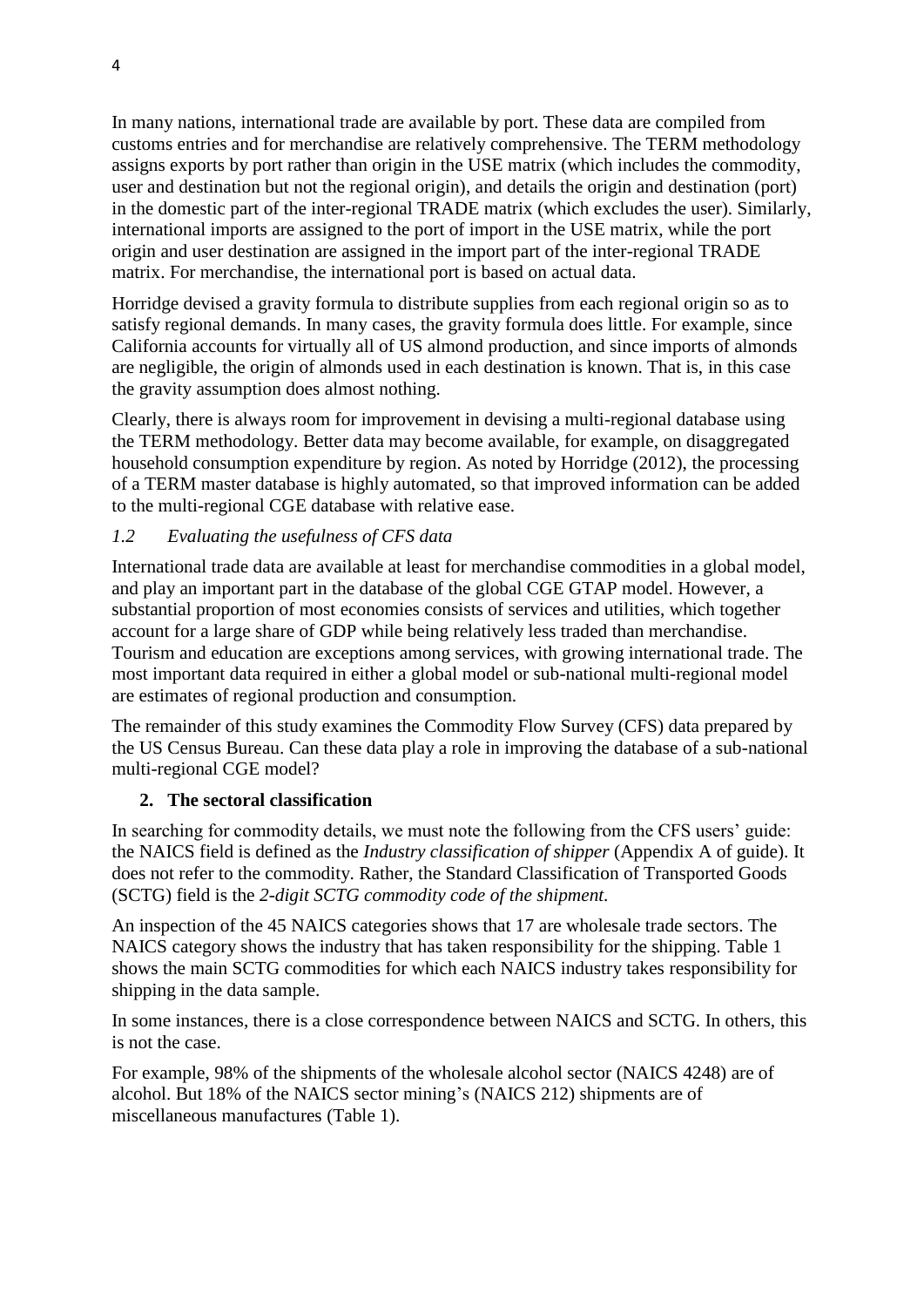One interpretation of the spread of 2-digit SCTG commodities shipped by many industries is that the NAICS sector responsible for shipment may move one type of commodity in one direction, and move an entirely different commodity on the return journey.

Table 2 shows shares of each SCTG commodity shipped by various NAICS industries. SCTG code 00 covers data for which the commodity group is suppressed. Around 94% of the value of these data is shipped by NAICS industry 336 (transport equipment).

Table 2 shows that SCTG commodity 05 (meat and fish products) is shipped mainly by the food industry (NAICS 311, 85.6%) with wholesale groceries (NAICS 4244, 13%) and warehousing (NAICS 4931, 1.5%) being responsible for smaller shares.

In the case of coal (SCTG 15), mining (NAICS 212) is responsible for 99.1% of shipping, consistent with the use of highly specialised equipment for coal movements.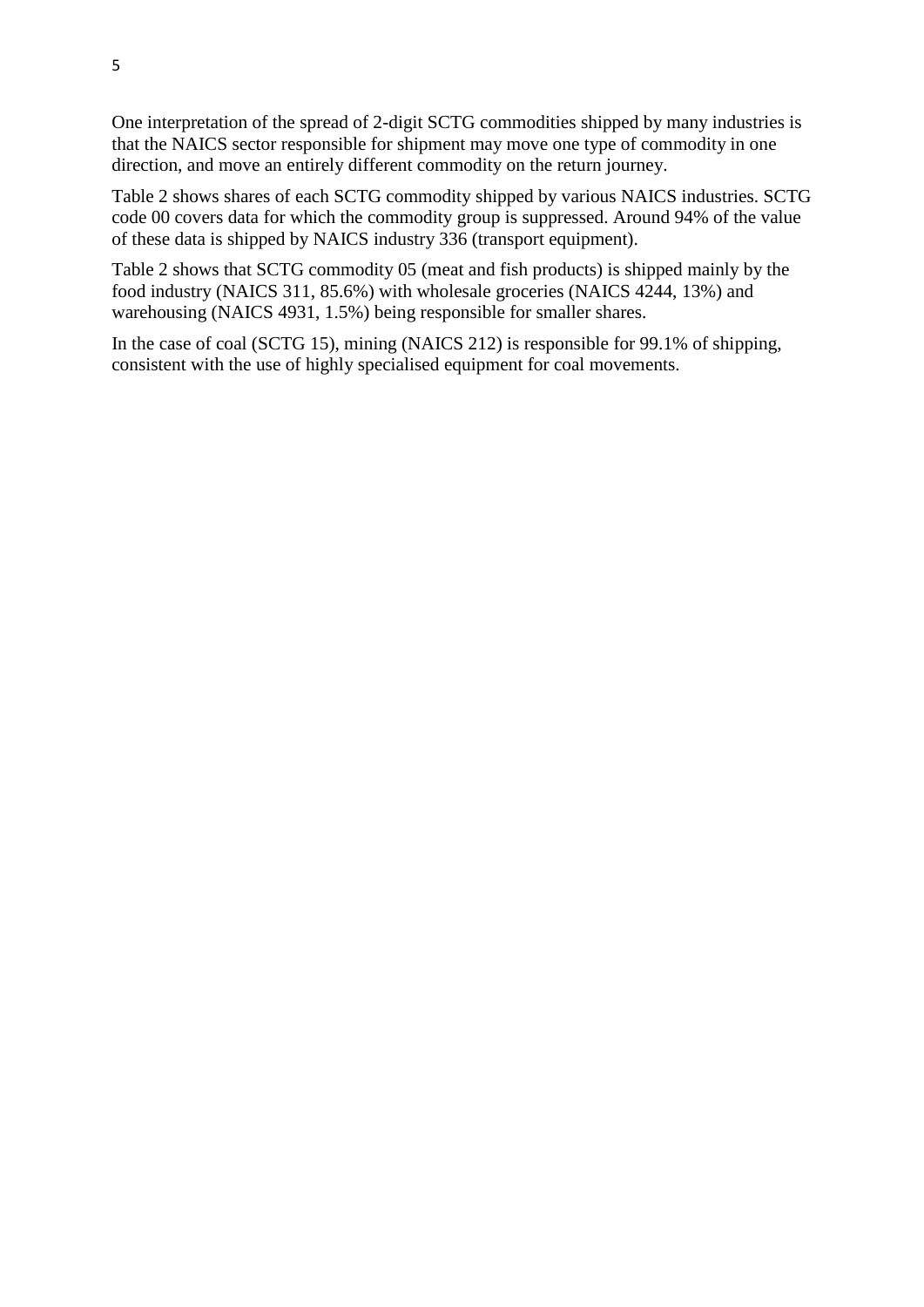|      | <b>NAICS</b> name | Rank 1        | $\%$ | Rank 2        | %                  | Rank 3                  | $\%$ | Rank 4                  | $\%$ | Rank 5                  | $\%$ |       | %   | \$m total |
|------|-------------------|---------------|------|---------------|--------------------|-------------------------|------|-------------------------|------|-------------------------|------|-------|-----|-----------|
| 212  | Mining            | Coal:         | 44.6 | MetalOres:    | 20                 | MiscManufact:           | 18   | $X10$ $14^a$ :          | 5.8  | BaseMetal:              | 2.5  | Rest: | 9   | 2355.3    |
| 311  | Food              | OthFoodOils:  | 40.4 | MeatFishPrd:  | 28                 | GrainBakery:            | 14   | MixedFreight:           | 7.8  | AnFeedEggOth:           | 6    | Rest: | 4.2 | 4582.4    |
| 312  | BeverageTob       | Tobacco:      | 36.5 | Alcohol:      | 32                 | OthFoodOils:            | 22   | AgriProducts:           | 8.4  |                         |      | Rest: | 1.1 | 1022.8    |
| 313  | TextileMills      | TextleLeathr: | 87.1 | NonMetMinPrd: | 3.2                | PlasRubber:             | 3.1  | MiscManufact:           | 2.6  | PulpPaperbrd:           | 1.9  | Rest: | 2.2 | 508.6     |
| 314  | TextileProd       | TextleLeathr: | 67.6 | MiscManufact: | 11                 | MotorVehcles:           | 8.4  | PlasRubber:             | 3.4  | BaseMetal:              | 2.8  | Rest: | 6.8 | 305.3     |
| 315  | Apparel           | TextleLeathr: | 94.4 | MiscManufact: | 4.6                |                         |      |                         |      |                         |      | Rest: | -1  | 108.8     |
| 316  | Leather           | TextleLeathr: | 79.2 | AnFeedEggOth: | 15                 | MiscManufact:           | 2.2  | $X25$ 30 <sup>b</sup> : | 1.7  |                         |      | Rest: | 1.8 | 97.4      |
| 321  | WoodProds         | WoodProds:    | 78.1 | MiscManufact: | 16                 | LogsRawWood:            | 2.4  |                         |      |                         |      | Rest: | 3.7 | 906.3     |
| 322  | PaperPrds         | PulpPaperbrd: | 46.2 | Paper:        | 42                 | PlasRubber:             | 3.3  | Printing:               | 3.2  | BaseMetal:              | 1.1  | Rest: | 4.5 | 1262.3    |
| 323  | Printing          | Printing:     | 81.1 | PulpPaperbrd: | 5.1                | PlasRubber:             | 3.1  | Paper:                  | 2.5  | TextleLeathr:           | 2.2  | Rest: | 6   | 641.6     |
| 324  | PetrolCoalP       | PetrolPrds:   | 47.3 | FuelDiesel:   | 24                 | $X15$ 19 <sup>c</sup> : | 13   | OthPetProds:            | 12   | BasicChem:              | 2.1  | Rest: | 2.9 | 8151.5    |
| 325  | ChemProds         | BasicChem:    | 34   | Pharmaceutic: | 24                 | OthChemPrds:            | 15   | PlasRubber:             | 10   | MiscManufact:           | 2.6  | Rest: | 15  | 9596.4    |
| 326  | PlastcRubPrd      | PlasRubber:   | 73.7 | MiscManufact: | 5.8                | MotorVehcles:           | 5    | Machinery:              | 1.6  | WoodProds:              | 1.5  | Rest: | 13  | 1824.5    |
| 327  | NonMetMinPrd      | NonMetMinPrd: | 75   | MiscManufact: | 3.1                | PulpPaperbrd:           | 2.9  | OthNonMetMin:           | 2.8  | FabriMetal:             | 2.1  | Rest: | 14  | 793.7     |
| 331  | <b>BaseMetal</b>  | BaseMetal:    | 54.2 | MiscManufact: | 16                 | FabriMetal:             | 12   | Machinery:              | 3.8  | ElectrEqp:              | 3    | Rest: | 10  | 2682.5    |
| 332  | FabriMetals       | FabriMetal:   | 35.7 | BaseMetal:    | 19                 | MiscManufact:           | 15   | Machinery:              | 14   | TransprtEqp:            | 4.2  | Rest: | 12  | 2604.8    |
| 333  | Machinery         | Machinery:    | 71.7 | MotorVehcles: | 9.9                | MiscManufact:           | 4.3  | FabriMetal:             | 3.8  | ElectrEqp:              | 2.5  | Rest: | 7.6 | 3464.8    |
| 334  | ComputerElec      | ElectrEqp:    | 56.6 | SciInstrmnt:  | 27                 | TransprtEqp:            | 6.8  | Machinery:              | 2.2  | MiscManufact:           | 1.8  | Rest: | 5.3 | 1903      |
| 335  | ElectricAppl      | ElectrEqp:    | 72.3 | Machinery:    | 4.7                | BaseMetal:              | 4.3  | MiscManufact:           | 3.3  | PlasRubber:             | 3    | Rest: | 12  | 1148.5    |
| 336  | TransEquip        | TransprtEqp:  | 64.8 | MotorVehcles: | 18                 | $X35\_38^d$ :           | 6.4  | Machinery:              | 4.8  | Suppressed:             | 3.2  | Rest: | 2.6 | 17146.4   |
| 337  | Furniture         | FrnitureLght: | 66   | WoodProds:    | 15                 | MiscManufact:           | 5.6  | FabriMetal:             | 5.3  | BaseMetal:              | 2.4  | Rest: | 5.2 | 436.3     |
| 339  | MiscManufact      | SciInstrmnt:  | 45.5 | MiscManufact: | 26                 | Pharmaceutic:           | 4.6  | PlasRubber:             | 4.2  | FrnitureLght:           | 3.3  | Rest: | 16  | 1055.2    |
| 4231 | MotorVehcles      | MotorVehcles: | 65.6 | PlasRubber:   | 13                 | Machinery:              | 7.7  | ElectrEqp:              | 7.4  | $X35$ 38 <sup>d</sup> : | 1.8  | Rest: | 4.8 | 365.5     |
| 4232 | WsaleFurn         | FrnitureLght: | 52.2 | TextleLeathr: | 18                 | NonMetMinPrd:           | 5.9  | WoodProds:              | 5    | MiscManufact:           | 4.9  | Rest: | 14  | 186.5     |
| 4233 | WsaleLumber       | WoodProds:    | 54   | NonMetMinPrd: | 18                 | FabriMetal:             | 7.1  | MixedFreight:           | 4.7  | PlasRubber:             | 3    | Rest: | 13  | 345.2     |
| 4234 | WsaleCommEqp      | ElectrEqp:    | 36.5 | SciInstrmnt:  | 25                 | Pharmaceutic:           | 21   | MixedFreight:           | 4.2  | MiscManufact:           | 2.8  | Rest: | 11  | 598.9     |
| 4235 | WsaleMetalMn      | BaseMetal:    | 59.7 | FabriMetal:   | 21                 | WasteScrap:             | 7.2  | Machinery:              | 2.7  | MiscManufact:           | 1.4  | Rest: | 7.8 | 832.9     |
| 4236 | WsaleElecEq       | ElectrEqp:    | 85.2 | SciInstrmnt:  | 4.6                | Machinery:              | 4.2  | MiscManufact:           | 1.1  |                         |      | Rest: | 5   | 699.9     |
| 4237 | WsaleHardPlm      | Machinery:    | 30.2 | MixedFreight: | 28                 | FabriMetal:             | 25   | PlasRubber:             | 3.2  | ElectrEqp:              | 3    | Rest: | 10  | 197.3     |
| 4238 | WsaleMachEqp      | Machinery:    | 54.3 | MotorVehcles: | 11                 | TransprtEqp:            | 8    | FabriMetal:             | 7.1  | MiscManufact:           | 3.5  | Rest: | 16  | 1138.1    |
| 4239 | WsaleMisc         | WasteScrap:   | 51.9 | MiscManufact: | 24                 | BaseMetal:              | 9.2  | X39 99 <sup>e</sup> :   | 3.5  | FabriMetal:             | 1.5  | Rest: | 10  | 1391.9    |
| 4241 | WsalePaprPrd      | PulpPaperbrd: | 26.3 | MixedFreight: | 20                 | PlasRubber:             | 18   | Paper:                  | 17   | SciInstrmnt:            | 5.6  | Rest: | 13  | 186.5     |
| 4242 | WsaleDruggst      | Pharmaceutic: | 94.1 | OthChemPrds:  | 2.3                | $X20 \; 24^f$ :         | 1.4  |                         |      |                         |      | Rest: | 2.3 | 2036.8    |
| 4243 | WsaleApparel      | TextleLeathr: | 92.6 | MiscManufact: | 3.5                | PlasRubber:             | 1.8  | MixedFreight:           | 1.2  |                         |      | Rest: | 0.9 | 277       |
| 4244 | WsaleGrocery      | MixedFreight: | 41.4 | OthFoodOils:  | 25                 | MeatFishPrd:            | 18   | AgriProducts:           | 9.9  | GrainBakery:            | 3.5  | Rest: | 2.8 | 1065.2    |
| 4245 | WsaleFarmPrd      | CerealGrains: | 38.9 | AgriProducts: | 33                 | $X0105g$ :              | 23   | AnimalsLive:            | 1.3  | GrainBakery:            | 1.2  | Rest: | 2.7 | 3465.3    |
| 4246 | WsaleChem         | PlasRubber:   | 38.7 | BasicChem:    | 25<br>OthChemPrds: |                         | 19   | TextleLeathr:           | 2.5  | OthPetProds:            | 2.2  | Rest: | 13  | 375.4     |
| 4247 | WsalePetrol       | PetrolPrds:   | 44.5 | FuelDiesel:   | 38                 | OthPetProds:            | 13   | $X15$ 19 <sup>h</sup> : | 3.4  |                         |      | Rest: | 1.5 | 1131      |
| 4248 | WsaleAlcohol      | Alcohol:      | 98   | OthFoodOils:  | 1.4                |                         |      |                         |      |                         |      | Rest: | 0.6 | 215       |

**Table 1. Top 5 SCTG commodities in shipments by each NAICS industry: % shares in shipments**

a Composite of commodity 10 to 14. b Composite of commodity 25 to 30. c Composite of commodity 15 to 19. d Composite of commodity 35 to 38. *Continues …* e Composite of commodity 39 to 99. f Composite of commodity 20 to 24. g Composite of commodity 1 to 5. h Composite of commodity 15 to 19.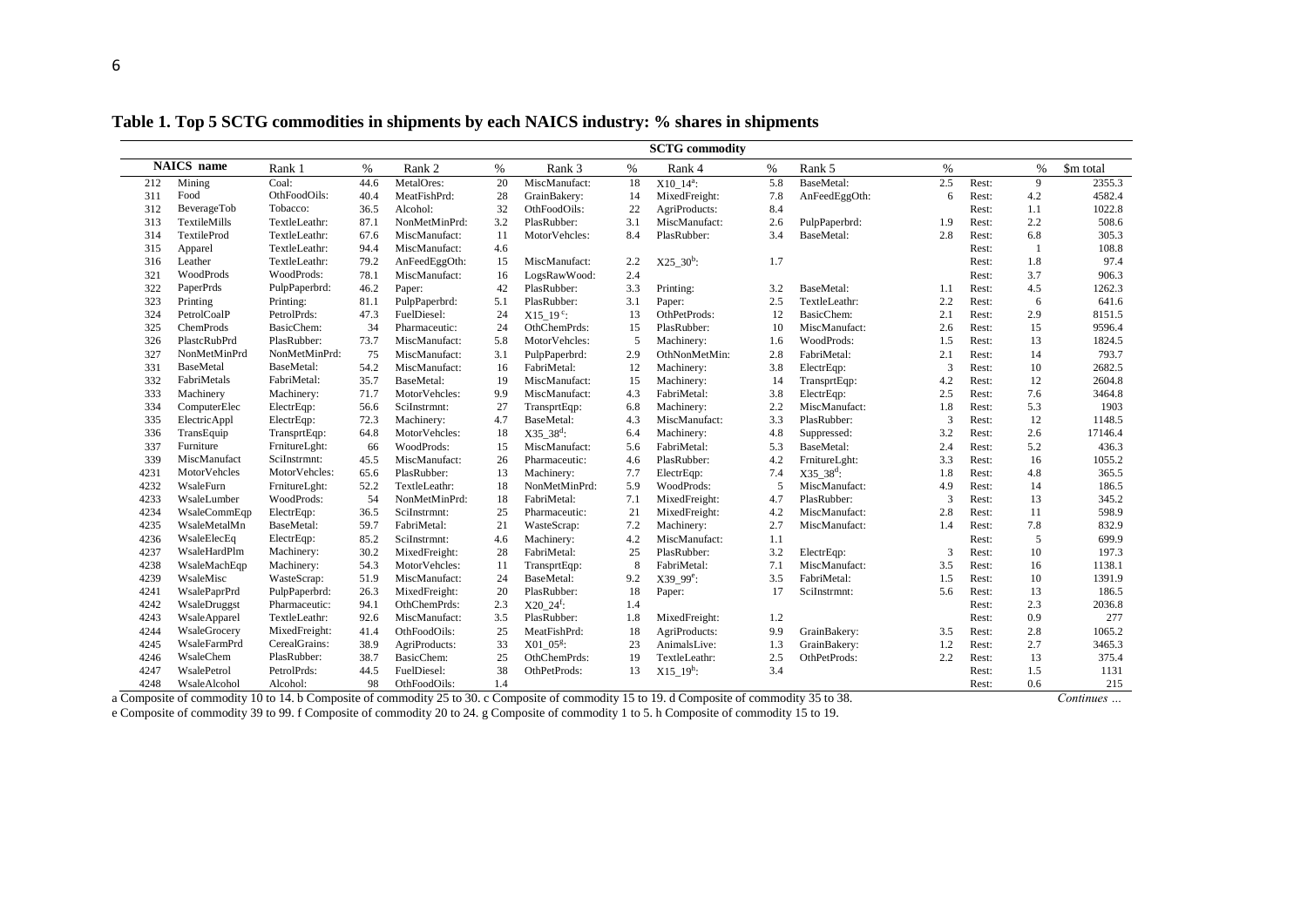**Table 1 (cont.). Top 5 SCTG commodities in shipments by each NAICS industry: % shares in shipments**

|        |                                                                             |               |      |               |     |                |     | <b>SCTG</b> commodity |     |               |     |       |     |           |
|--------|-----------------------------------------------------------------------------|---------------|------|---------------|-----|----------------|-----|-----------------------|-----|---------------|-----|-------|-----|-----------|
|        | <b>NAICS</b> name                                                           | Rank:         | $\%$ | Rank 2        |     | Rank 3         |     | Rank 4                |     | Rank 5        |     |       |     | \$m total |
| 4249   | WsaleMscNonD                                                                | MixedFreight: | 18.4 | Tobacco:      | 13  | Fertilizers:   | 12  | AgriProducts:         |     | OthChemPrds:  | 10  | Rest: | 36  | 661       |
| 4541   | ElecOrderH                                                                  | TextleLeathr: | 34.3 | MiscManufact: | 32  | OthChemPrds:   |     | Pharmaceutic:         |     | ElectrEqp:    | 3.7 | Rest: | 7.3 | 163.5     |
| 45431  | DirectSell                                                                  | FuelDiesel:   | 46.8 | OthPetProds:  | 42  | PetrolPrds:    | 9.5 |                       |     |               |     | Rest: | 1.4 | 79.2      |
| 4931   | Warehousing                                                                 | MixedFreight: | 47.9 | TextleLeathr: | 19. | MiscManufact:  | 46  | MotorVehcles:         | 4.3 | Pharmaceutic: | 2.9 | Rest: | 21  | 3841.5    |
| 5111   | Newspaper                                                                   | Printing:     | 89.9 | Paper:        | 6.2 | $X25 \ 30^a$ : | 2.8 |                       |     |               |     | Rest: | I.I | 154.2     |
| 551114 | OthPetProds:<br>CorpOffices<br>40.2<br>OthChemPrds:<br>Pharmaceutic:<br>8.7 |               |      |               |     |                |     | TextleLeathr:         |     | MixedFreight: | 6.6 | Rest: | 30  | 1123.2    |
|        | <b>TOTAL</b>                                                                |               |      |               |     |                |     |                       |     |               |     |       |     | 83129.4   |

a Composite of commodity 25 to 30.

Source: 2012 Census Bureau Commodity Flow Survey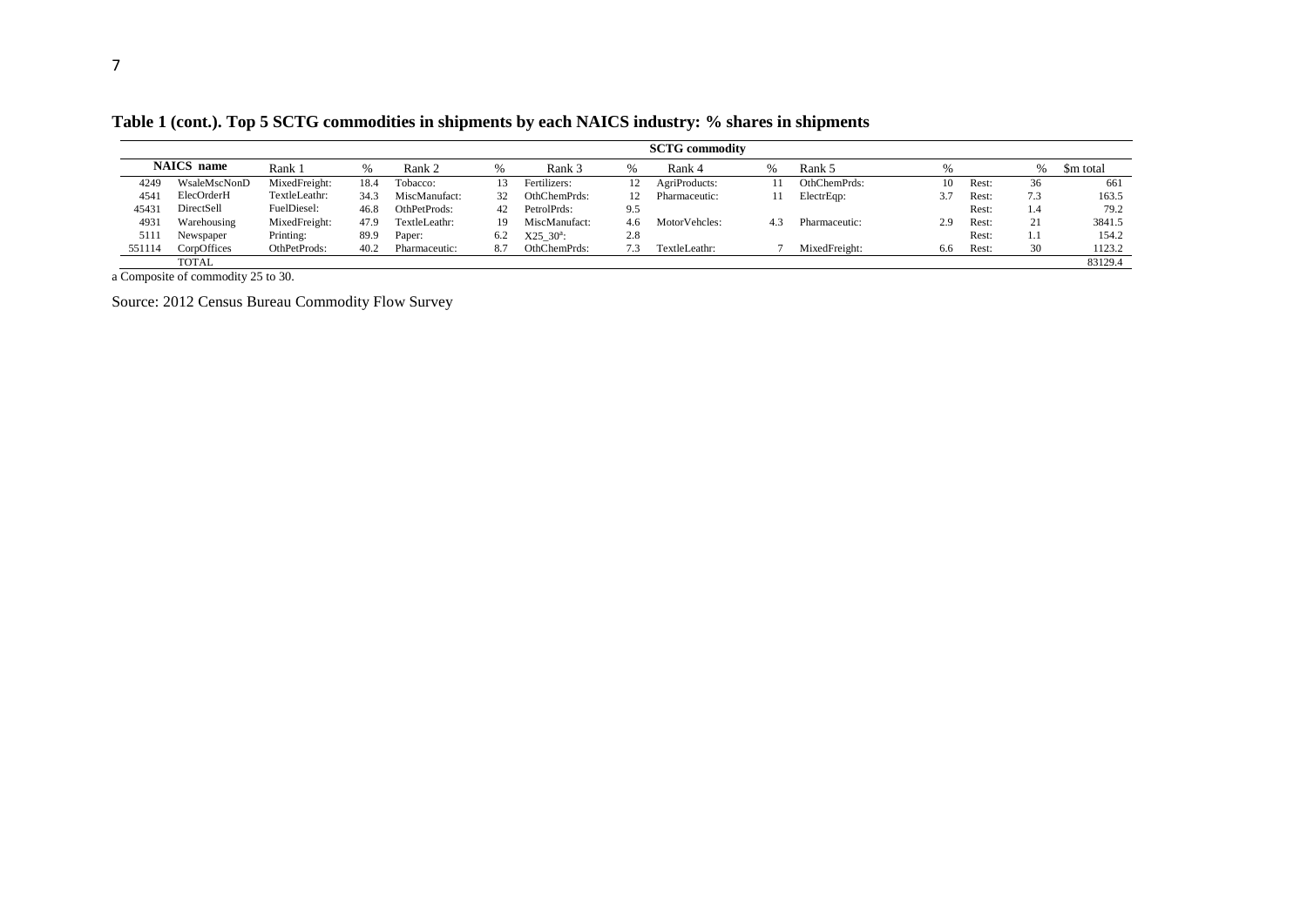|            |                     |               |      |               |                |               | <b>NAICS</b> industry |               |      |               |      |       |                |           |
|------------|---------------------|---------------|------|---------------|----------------|---------------|-----------------------|---------------|------|---------------|------|-------|----------------|-----------|
|            | <b>SCTG</b> name    | Rank 1        | $\%$ | Rank 2        | $\%$           | Rank 3        | $\%$                  | Rank 4        | $\%$ | Rank 5        | $\%$ |       | $\%$           | \$m total |
| $00\,$     | Suppressed          | TransEquip:   | 93.7 | ChemProds:    | 1.8            |               |                       |               |      |               |      | Rest: | 4.4            | 576.9     |
| 01         | AnimalsLive         | WsaleFarmPrd: | 97.3 | WsaleMscNonD: | 1.8            |               |                       |               |      |               |      | Rest: | - 1            | 45.7      |
| $01_{-05}$ | Composite agri      | WsaleFarmPrd: | 94.4 | Warehousing:  | 1.8            | Food:         | 1.6                   |               |      |               |      | Rest: | 2.2            | 853.9     |
| 02         | CerealGrains        | WsaleFarmPrd: | 94.8 | WsaleMscNonD: | 3              | Warehousing:  | 1.2                   |               |      |               |      | Rest: | 0.9            | 1421.9    |
| 03         | <b>AgriProducts</b> | WsaleFarmPrd: | 75.4 | WsaleGrocery: | $\overline{7}$ | BeverageTob:  | 5.8                   | Food:         | 5.2  | WsaleMscNonD: | 4.9  | Rest: | 1.7            | 1500.8    |
| 04         | AnFeedEggOth        | Food:         | 54.1 | ChemProds:    | 14             | WsaleMscNonD: | 10                    | Warehousing:  | 8.7  | WsaleFarmPrd: | 6.8  | Rest: | 6.7            | 510.3     |
| 05         | MeatFishPrd         | Food:         | 85.6 | WsaleGrocery: | 13             | Warehousing:  | 1.5                   |               |      |               |      | Rest: | 0.1            | 1471.4    |
| 06         | GrainBakery         | Food:         | 85.8 | WsaleFarmPrd: | 5.5            | WsaleGrocery: | 5                     | Warehousing:  | 2.2  |               |      | Rest: | 1.5            | 753.8     |
| 0609       | Composite food      | Food:         | 70   | ChemProds:    | -11            | WsaleFarmPrd: | 10.5                  | BeverageTob:  | 5.3  |               |      | Rest: | 3.2            | 91.5      |
| 07         | OthFoodOils         | Food:         | 70.7 | WsaleGrocery: | 10             | BeverageTob:  | 8.6                   | ChemProds:    | 4.3  | Warehousing:  | 3.8  | Rest: | 2.6            | 2617.6    |
| 08         | Alcohol             | BeverageTob:  | 56.1 | WsaleAlcohol: | 36             | ChemProds:    | 4.8                   | CorpOffices:  | -1   |               |      | Rest: | 2.1            | 584.4     |
| 09         | Tobacco             | BeverageTob:  | 78.9 | WsaleMscNonD: | 18             | Warehousing:  | 2.5                   |               |      |               |      | Rest: | $\overline{1}$ | 472.5     |
| 10         | BuildStone          | NonMetMinPrd: | 52.7 | Mining:       | 28             | WsaleLumber:  | 14.7                  | WsaleFurn:    | 1.9  | CorpOffices:  | 1.3  | Rest: | 1.5            | 17.5      |
| 10 14      | Comp. non-metl      | Mining:       | 80.4 | BaseMetal:    | 7.7            | ChemProds:    | 5.6                   | NonMetMinPrd: | 2.5  |               |      | Rest: | 3.7            | 168.5     |
| 11         | Sands               | Mining:       | 63.8 | NonMetMinPrd: | 19             | ChemProds:    | 13.2                  |               |      |               |      | Rest: | 4.1            | 43.2      |
| 12         | GravelStone         | Mining:       | 75.7 | ChemProds:    | 7.7            | NonMetMinPrd: | 6                     | WsaleLumber:  | 4.5  | PetrolCoalP:  | 3.3  | Rest: | 2.7            | 49.3      |
| 13         | OthNonMetMin        | Mining:       | 50.8 | NonMetMinPrd: | 20             | ChemProds:    | 18.6                  | Warehousing:  | 2.5  | WsaleMachEqp: | 1.7  | Rest: | 6.2            | 111.0     |
| 14         | MetalOres           | Mining:       | 78.2 | BaseMetal:    | 11             | ChemProds:    | 5.5                   | CorpOffices:  | 2.2  | WsaleMetalMn: | 1.4  | Rest: | 2.1            | 610.7     |
| 15         | Coal                | Mining:       | 99.1 |               |                |               |                       |               |      |               |      | Rest: | 0.9            | 1059.4    |
| 15 19      | Comp. energy        | PetrolCoalP:  | 86.4 | ChemProds:    | 4.5            | CorpOffices:  | 3.6                   | WsalePetrol:  | 3.3  | Mining:       | 1.9  | Rest: | 0.3            | 1182.0    |
| 17         | PetrolPrds          | PetrolCoalP:  | 83   | WsalePetrol:  | -11            | ChemProds:    | 4.3                   | Warehousing:  | 1.1  |               |      | Rest: | 0.8            | 4647.0    |
| 18         | FuelDiesel          | PetrolCoalP:  | 78.3 | WsalePetrol:  | 18             | DirectSell:   | 1.5                   | CorpOffices:  | 1.2  | ChemProds:    |      | Rest: | 0.4            | 2444.3    |
| 19         | OthPetProds         | PetrolCoalP:  | 50.5 | CorpOffices:  | 24             | ChemProds:    | 11                    | WsalePetrol:  | 7.6  | Warehousing:  | 2.9  | Rest: | 4.1            | 1880.9    |
| 20         | <b>BasicChem</b>    | ChemProds:    | 87.6 | PetrolCoalP:  | 4.6            | WsaleChem:    | 2.5                   | Warehousing:  | 1.1  |               |      | Rest: | 4.1            | 3724.9    |
| 20 24      | Comp. chemicals     | ChemProds:    | 64   | PetrolCoalP:  | 12             | WsaleDruggst: | 8.8                   | BaseMetal:    | 3.4  | Warehousing:  | 3    | Rest: | 9.2            | 319.1     |
| 21         | Pharmaceutic        | ChemProds:    | 49.5 | WsaleDruggst: | -41            | WsaleCommEqp: | 2.7                   | Warehousing:  | 2.4  | CorpOffices:  | 2.1  | Rest: | 1.9            | 4630.7    |
| 22         | Fertilizers         | ChemProds:    | 54.6 | WsaleMscNonD: | 24             | Warehousing:  | 8.9                   | Mining:       | 7.2  | WsaleFarmPrd: | 2.7  | Rest: | 3.2            | 335.9     |
| 23         | OthChemPrds         | ChemProds:    | 72.5 | CorpOffices:  | 4.2            | PetrolCoalP:  | 3.8                   | WsaleChem:    | 3.6  | WsaleMscNonD: | 3.5  | Rest: | 12.3           | 1923.5    |
| 24         | PlasRubber          | PlastcRubPrd: | 45.2 | ChemProds:    | 33             | WsaleChem:    | 4.9                   | MotorVehcles: | 1.6  | MiscManufact: | 1.5  | Rest: | 14.4           | 2974.5    |
| 25         | LogsRawWood         | WoodProds:    | 81.2 | WsaleMisc:    | 9.2            | WsaleLumber:  | 8.7                   |               |      |               |      | Rest: | 0.8            | 26.9      |
| $25 - 30$  | Comp. pap/print     | PaperPrds:    | 27   | WoodProds:    | 14             | Newspaper:    | 11.9                  | Printing:     | 9.2  | Warehousing:  | 6.9  | Rest: | 31.3           | 36.5      |
| 26         | WoodProds           | WoodProds:    | 65.3 | WsaleLumber:  | 17             | Furniture:    | 6.2                   | PlastcRubPrd: | 2.6  | Warehousing:  | 1.8  | Rest: | 6.8            | 1083.2    |
| 27         | PulpPaperbrd        | PaperPrds:    | 77.5 | WsalePaprPrd: | 6.5            | Printing:     | 4.3                   | NonMetMinPrd: | 3.1  | PlastcRubPrd: | 1.5  | Rest: | 7.1            | 753.3     |
| 28         | Paper               | PaperPrds:    | 82.2 | WsalePaprPrd: | 5              | PlastcRubPrd: | 3                     | Printing:     | 2.5  | Warehousing:  | 1.6  | Rest: | 5.7            | 640.4     |

**Table 2. Top 5 NAICS industries responsible for the shipping of each SCTG commodity: % shares**

*Continues …*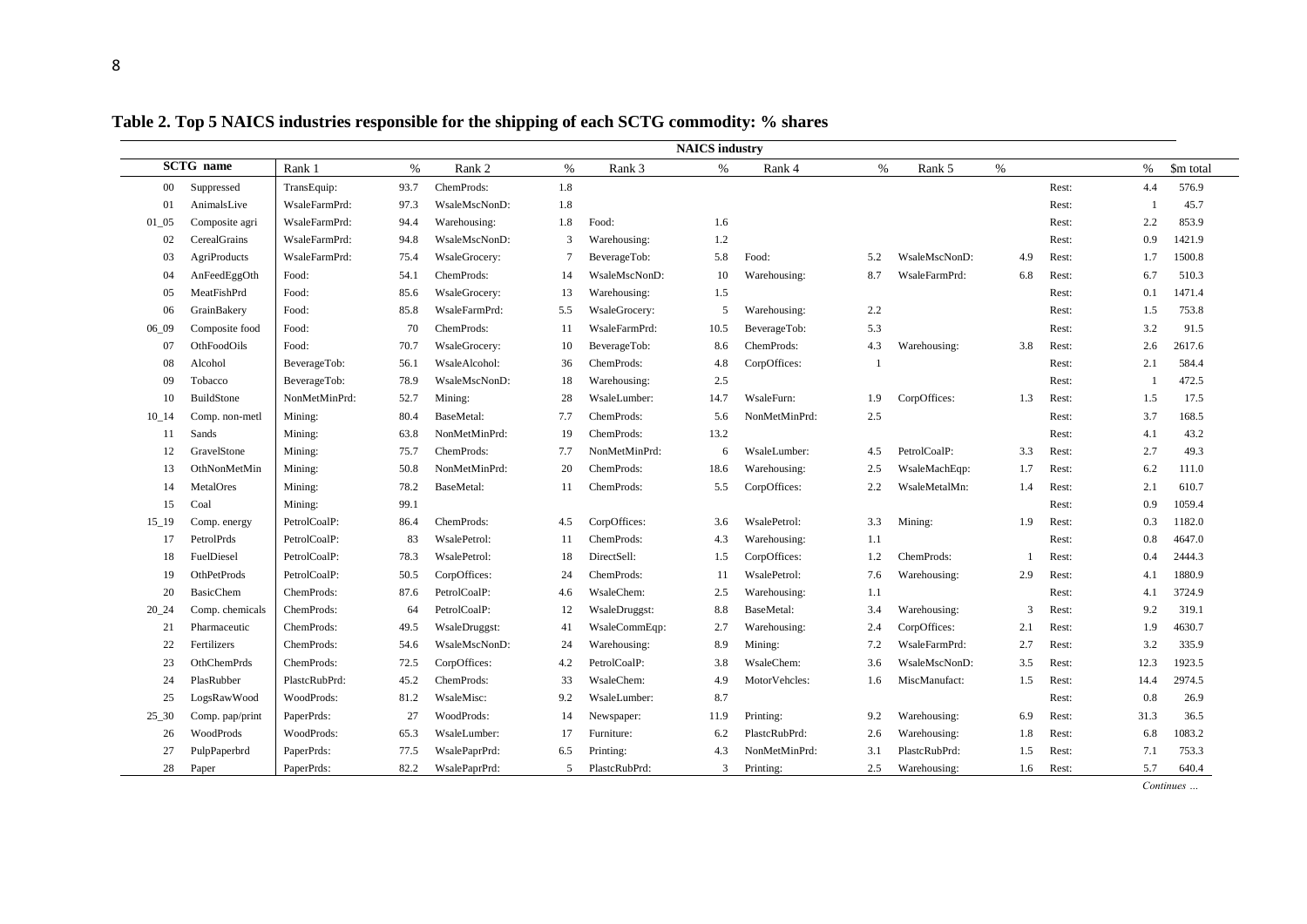| ۰<br>٠            |
|-------------------|
|                   |
|                   |
| ı                 |
| I<br>I<br>×<br>۰. |
|                   |
|                   |

| <b>NAICS</b> industry<br><b>SCTG</b> name<br>%<br>%<br>Rank 1<br>Rank 2<br>$\%$<br>Rank 3<br>$\%$<br>Rank 4<br>$\%$<br>$\%$<br>Rank 5<br>\$m total |                  |               |      |               |     |               |      |               |     |               |     |       |      |         |
|----------------------------------------------------------------------------------------------------------------------------------------------------|------------------|---------------|------|---------------|-----|---------------|------|---------------|-----|---------------|-----|-------|------|---------|
|                                                                                                                                                    |                  |               |      |               |     |               |      |               |     |               |     |       |      |         |
| 29                                                                                                                                                 | Printing         | Printing:     | 69.2 | Newspaper:    | 18  | PaperPrds:    | 5.4  | WsaleMscNonD: | 1.8 | PlastcRubPrd: | 1.7 | Rest: | 3.5  | 751.4   |
| 30                                                                                                                                                 | TextleLeathr     | Warehousing:  | 32.4 | TextileMills: | 20  | WsaleApparel: | 11.4 | TextileProd:  | 9.2 | apparel:      | 4.6 | Rest: | 22.7 | 2246.5  |
| 31                                                                                                                                                 | NonMetMinPrd     | NonMetMinPrd: | 65   | PetrolCoalP:  | 9.9 | WsaleLumber:  | 6.9  | ChemProds:    | 3.9 | Mining:       | 1.8 | Rest: | 12.4 | 915.0   |
| $31\_34$                                                                                                                                           | $31 - 34$        | Machinery:    | 29.9 | BaseMetal:    | 18  | ChemProds:    | 15.3 | FabriMetals:  | 11  | WsaleMisc:    | 8.2 | Rest: | 17.7 | 130.5   |
| 32                                                                                                                                                 | <b>BaseMetal</b> | BaseMetal:    | 50.4 | WsaleMetalMn: |     | FabriMetals:  | 17.1 | WsaleMisc:    | 4.4 | Mining:       |     | Rest: | 8.8  | 2886.2  |
| 33                                                                                                                                                 | FabriMetal       | FabriMetals:  | 48.5 | BaseMetal:    |     | WsaleMetalMn: | 9.2  | Machinery:    | 6.9 | WsaleMachEqp: | 4.2 | Rest: | 14.1 | 1918.0  |
| 34                                                                                                                                                 | Machinery        | Machinery:    | 51.9 | TransEquip:   |     | WsaleMachEqp: | 12.9 | FabriMetals:  | 7.7 | BaseMetal:    | 2.1 | Rest: | 8.2  | 4789.4  |
| 35                                                                                                                                                 | ElectrEqp        | ComputerElec: | 31.9 | ElectricAppl: | 25  | WsaleElecEq:  | 17.6 | WsaleCommEqp: | 6.5 | TransEquip:   | 3.7 | Rest: | 15.8 | 3381.5  |
| $35 - 38$                                                                                                                                          | $35 - 38$        | TransEquip:   | 92.3 | ComputerElec: | 2.5 | ElectricAppl: | 1.6  |               |     |               |     | Rest: | 3.6  | 1180.8  |
| 36                                                                                                                                                 | MotorVehcles     | TransEquip:   | 71.8 | Machinery:    | 7.9 | MotorVehcles: | 5.5  | Warehousing:  | 3.8 | WsaleMachEqp: | 2.8 | Rest: | 8.1  | 4358.8  |
| 37                                                                                                                                                 | TransprtEqp      | TransEquip:   | 95.9 | ComputerElec: | 1.1 |               |      |               |     |               |     | Rest: | 3    | 11582.1 |
| 38                                                                                                                                                 | SciInstrmnt      | ComputerElec: | 36.5 | MiscManufact: | 34  | WsaleCommEqp: | 10.3 | Machinery:    | 4.2 | FabriMetals:  | 2.7 | Rest: | 12.5 | 1419.6  |
| 39                                                                                                                                                 | FrnitureLght     | Furniture:    | 48.3 | WsaleFurn:    | 16  | Warehousing:  | 11.7 | MiscManufact: | 5.9 | TransEquip:   |     | Rest: | 12.8 | 596.9   |
| 39_99                                                                                                                                              | 39_99            | WsaleMisc:    | 49.6 | FabriMetals:  | 23  | Mining:       | 6.7  | Machinery:    |     | Warehousing:  | 2.4 | Rest: | 14.4 | 96.9    |
| 40                                                                                                                                                 | MiscManufact     | BaseMetal:    | 13.3 | Mining:       | 13  | FabriMetals:  | 11.5 | WsaleMisc:    | 10  | MiscManufact: | 8.4 | Rest: | 43.9 | 3302.2  |
| 41                                                                                                                                                 | WasteScrap       | WsaleMisc:    | 87.6 | WsaleMetalMn: | 7.2 | BaseMetal:    | 2.6  |               |     |               |     | Rest: | 2.6  | 824.4   |
| 43                                                                                                                                                 | MixedFreight     | Warehousing:  | 57.9 | WsaleGrocery: | 14  | Food:         | 11.2 | WsaleMscNonD: | 3.8 | CorpOffices:  | 2.3 | Rest: | 10.9 | 3180.5  |
| 99                                                                                                                                                 | MissingCode      | ChemProds:    | 100  |               |     |               |      |               |     |               |     |       |      | 5.0     |
|                                                                                                                                                    | <b>TOTAL</b>     |               |      |               |     |               |      |               |     |               |     |       |      | 83129.4 |

**Table 2: SCTG commodity showing NAICS % shares of total** (cont.)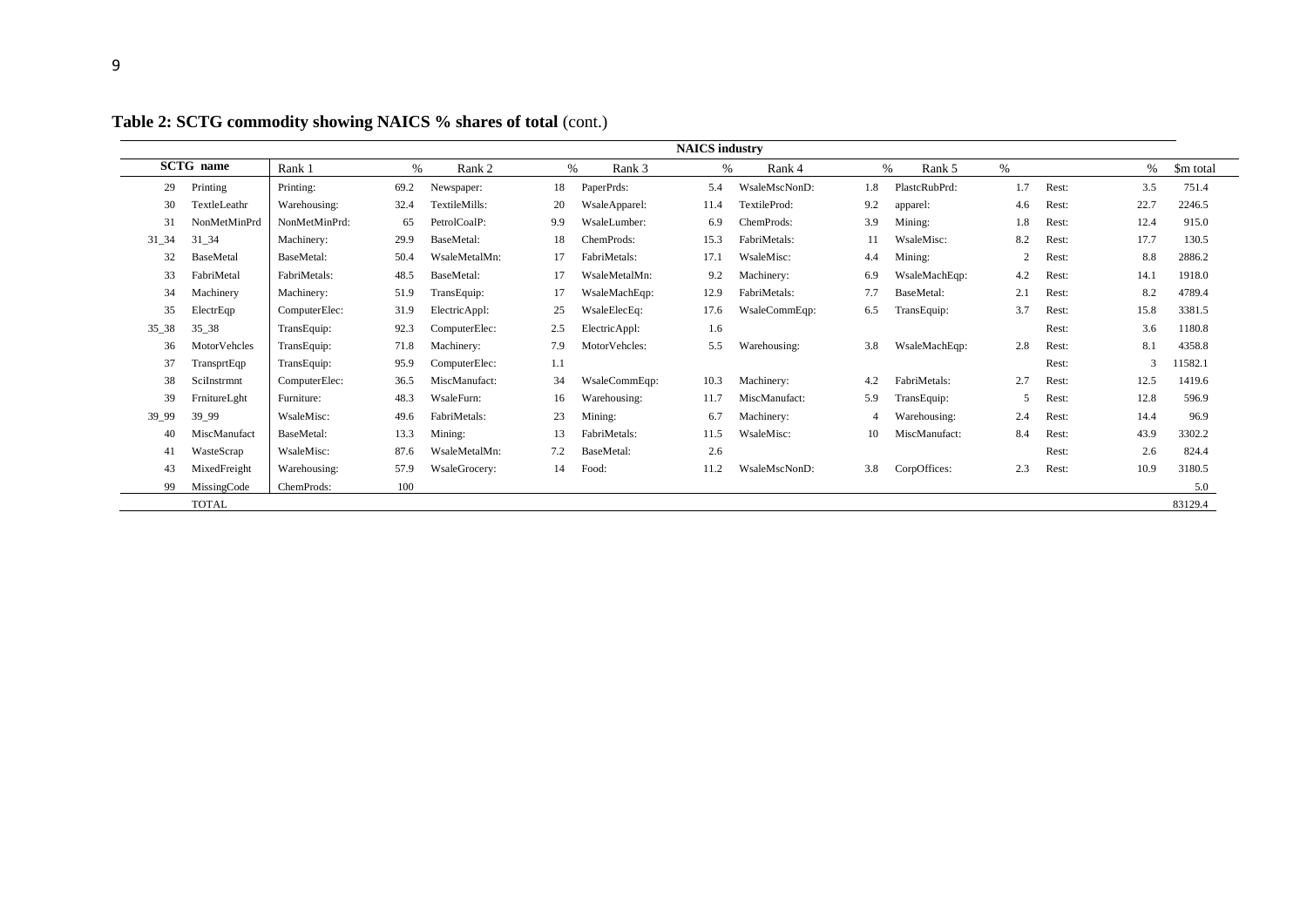| Commodity c:<br>Origin o | CerealGrains | AgriProducts | MeatFishPrd | OthFoodOils    | Alcohol | Sands    | OthNonMetMin   | MetalOres      | Coal         | PetrolPrds | FuelDiesel | OthPetProds | <b>BasicChem</b> | Pharmaceutic | Fertilizers    | OthChemPrds    | PlasRubber | LogsRawWood  | WoodProds | PulpPaperbrd | Paper | TextleLeathr | NonMetMinPrd | BaseMetal | FabriMetal | Machinery | ElectrEqp | MotorVehcles   | TransprtEqp | SciInstrmnt    | FrnitureLght |
|--------------------------|--------------|--------------|-------------|----------------|---------|----------|----------------|----------------|--------------|------------|------------|-------------|------------------|--------------|----------------|----------------|------------|--------------|-----------|--------------|-------|--------------|--------------|-----------|------------|-----------|-----------|----------------|-------------|----------------|--------------|
| Alabama                  | 0.1          | 0.5          | 1.4         | 1.8            | 12      | 1.3      | 4.5            | 1.2            | 4.2          | 1.1        | 5.8        | 2.4         | 3.3              | 7            | 30             | 2.5            | 2.4        | 0.1          | 0.7       | 0.5          | 4.4   | 0.8          | 1.4          | 1.1       |            | 2.8       | 0.8       | 0.8            | 1.4         | 1.8            | 0.6          |
| Alaska                   | $\mathbf{0}$ | 0.2          |             | 1.8            | 0.9     |          | $\theta$       |                | $\theta$     | 4.7        | $\theta$   | 2.1         | $\theta$         |              | 0              | 1.7            | 2.4        | 0            | 2.6       |              |       | 2.1          | 0.8          | 12        | 3.2        | 11        | 3.7       | 20             | 0.1         | 3.7            | 0.7          |
| <b>Arizona</b>           |              | 0.3          | 0.6         | 2.3            | 3.9     | $\Omega$ | 0.3            | 5.9            | 0.8          | 25         | 161        | 31          | 6.9              | 12           | $\Omega$       |                | 3.1        | 0.1          | 0.6       | 0.3          | 6.7   | 2.3          | 0.4          | 4.3       | 0.5        |           | 0.6       | $\overline{2}$ | 2.5         | 5.8            | 0.6          |
| <b>Arkansas</b>          | 3.5          | 1.3          |             | 0.6            | 6.8     | 0.4      | 44             |                | $\Omega$     | 1.3        |            | 18          | 12               | 0.9          | 23             |                | 0.8        | 0.1          | 0.6       | 0.4          | 2.1   | 1.1          | 1.7          | 1.1       | 0.8        | 1.3       | 0.5       | 1.1            | 12          | $\mathcal{D}$  | 0.3          |
| California               | 0.6          | 0.4          | 0.6         | 0.9            | 2.3     | 0.2      | 0.4            | 1.7            | $\Omega$     | 0.6        | 9.8        | 2.1         | 1.6              | 1.2          | 2.3            | 0.9            | 0.8        | $\mathbf{0}$ | 1.1       | 0.3          | 6.9   | 1.1          | 0.6          | 1.6       | 0.5        | 0.8       | 0.3       | 0.4            | 9.2         | 1.3            | 0.5          |
| Colorado                 | 0.6          | 0.3          | 1.1         | 1.2            | 0.7     | 0.1      | 0.3            | 12             | 0.8          | 0.5        | 3.9        | 1.8         | 2.1              | 4.5          | 14             | 2.7            | 1.1        | 0.1          | 1.6       |              | 4.4   | 0.7          | 0.5          | 4.3       | 1.2        | 2.5       | 0.4       | 1.1            | 0.5         | 1.6            | 0.8          |
| Connecticut              | 7.2          | 0.2          | 0.7         | 1.3            | 1.5     | 0.1      | 1.6            | $\Omega$       |              | 297        | 45         | 4.8         | 0.8              | 0.8          | 0              | 0.3            | 1.3        | 0            | 5.4       | $_{0.8}$     | 6.9   | 3.3          | 1.3          | 9.4       | 0.5        |           | 1.6       | 0.8            | 5.6         | 1.7            | 1.1          |
| <b>Delaware</b>          | 8.4          | 1.2          | 0.7         | 4.9            | 16      | 0.4      | $\theta$       | $\Omega$       | $\Omega$     |            | 1.8        | 0.9         | 0.9              |              | 0.7            | 0.7            | 3.2        | $\mathbf{0}$ | 2.8       | 0.1          | 2.5   | 2.6          | 1.1          | 4.1       | 2.5        | 10        | 0.1       | 0.2            | 0.9         | 6.6            | - 1          |
| <b>DC</b>                | $\Omega$     | $\theta$     |             |                | 28      |          | $\Omega$       | $\Omega$       | $\Omega$     |            | $\Omega$   | $\Omega$    | $\Omega$         |              | $\Omega$       | 0.1            | $\Omega$   | $\Omega$     | $\Omega$  |              |       | $\Omega$     | 1.7          | $\Omega$  | 1.2        | $\Omega$  | 0.6       | 0              | $\theta$    | $\Omega$       | 9.4          |
| Florida                  | 28           | 0.3          | 0.8         | 2.1            | 4.8     | 0.1      | 3.2            | 14             | $\Omega$     | 18         | 5.7        | 1.6         | 14               | 5.5          | $\overline{c}$ | 3.9            | 1.9        | 0            | 0.9       | 0.7          | 3.6   | 2.5          | 0.4          | 3.8       | 0.5        | 1.8       | 1.1       | 1.6            | 1.3         | 2.1            | 0.7          |
| Georgia                  | 0.2          | 1.5          | 0.4         | 0.6            | 0.3     | 0.1      | 24             | $\theta$       | $\Omega$     | 35         | 13         | 3.1         | 3.1              | 4.1          | 69             | 2.5            | 1.7        | 0            | 0.6       | $_{0.8}$     | 1.3   | 0.7          | 1.5          | 3.2       | 0.6        | 2.4       | 1.1       | 2.3            | 4.9         |                | 0.6          |
| Hawaii                   | $\mathbf{0}$ | 0.2          | 0.5         | 2.2            | $\sim$  | 0.2      | 1.1            | $\Omega$       | $\Omega$     | 6.9        | $\Omega$   | $\Omega$    | 22               | 167          | $\mathbf{0}$   | 3.2            | 2.6        | $\mathbf{0}$ | 4.5       | 0.2          | 14    | 13           | 1.1          | $\Omega$  | 3.1        | 43        | 5.3       | 10             | $\Omega$    | $\overline{2}$ | 1.8          |
| Idaho                    | 2.1          | 0.6          | 0.9         | 2.7            | 4.8     | 0.1      | 0.5            | 0.1            | $\Omega$     |            | $\Omega$   | $\Omega$    | 2.4              | 3.1          | 5.7            | 3.3            | 1.4        | $\theta$     | 0.7       | 1.4          | 141   |              | 0.8          | 3.6       | 1.2        | 1.2       | 0.1       | $_{0.9}$       | 0.5         | 4.2            | 0.5          |
| <b>Illinois</b>          | 2.8          | 5.1          | 1.4         | 0.8            | 2.7     | 1.7      | 14             | $\theta$       | 2.3          | 2.4        | 3.7        | 6           | 2.8              | 1.8          | $\Omega$       | 1.3            | 0.9        | 1.4          | l.9       | 0.2          | 2.4   | 0.5          | 0.8          | 1.5       | 0.3        | 0.8       | 1.2       |                | 0.9         | 1.8            | 0.4          |
| Indiana                  | 2.9          | 2.1          | 0.8         | $\overline{c}$ | 3.6     |          | 7.4            | $\theta$       | 2.2          | 2.7        | $\sim$     | l.4         | 0.7              | 1.3          | $\mathbf{0}$   | 0.2            | 0.9        | 0            |           | 0.5          | 3.1   | 2.6          | 0.9          | 0.9       | 0.3        | 1.6       | 0.5       | 0.3            | 0.2         | 0.3            | 0.5          |
| Iowa                     | 2.5          | 3.2          | 1.5         | 2.1            | 16      | 0.8      | 52             | $\theta$       | $\Omega$     | 113        | 14         | 35          | $\mathcal{P}$    | 0.4          | 13             | 0.7            | 0.9        | $\theta$     |           | 0.6          | 1.9   | 1.2          | 0.5          | 3.7       |            | 0.6       | 0.6       | $\mathcal{D}$  | 0.7         | 1.3            | 0.4          |
| <b>Kansas</b>            | 2.6          | 0.5          | 1.9         | 2.1            | 20      | 0.1      | 3.9            | $\theta$       |              | 0.2        | 2.1        | 4.5         | 6.2              | 3.2          | 48             | 1.3            | 1.4        | 0            | 4.1       | 1.6          | 8     | 6.4          | 0.8          | 37        | 1.1        | 1.5       | 0.9       | 2.4            | 1.4         | 2.1            | 1.7          |
| Kentucky                 | 1.5          | 3.4          | 1.4         | 0.8            | 30      | 0.1      | 21             | 217            | 3.6          | 3.6        | 157        | 7.4         | 16               | 115          | $\mathbf{0}$   | 3              | 1.3        | $\mathbf{0}$ | 1.9       | 0.6          | 5.5   | 6.3          | 1.9          | 1.2       | 0.6        | 4.1       | 1.3       | 0.3            | 4.2         | 1.9            | 1.1          |
| Louisiana                | 129          | 30           | 0.5         |                |         | 0.5      | 2.7            | $\theta$       | $\Omega$     | 1.6        | 12         | 27          | 1.2              | 2.5          | 3.1            | 0.4            | 3.1        | 0.5          | 0.8       | 0.4          | 0.4   | 5.2          | 1.5          | 1.7       | 1.8        | 4.5       | 0.5       | $\Omega$       | 0.4         | 8.3            | 0.6          |
| <b>Maine</b>             | 3.5          | 0.2          | 1.5         | 1.2            | 5.8     | 0.1      | 84             | $\theta$       | $\Omega$     | 59         | $\theta$   | 4.2         | 2.5              | 2.8          | $\Omega$       | 15             | 1.1        | $\theta$     | 0.7       | 0.7          | 43    | 2.3          | 0.8          | 42        | 0.3        | 4.3       | 1.3       |                | $\theta$    | 2.2            | 0.3          |
| <b>Maryland</b>          |              | 0.6          | 0.5         | 1.9            | 9.8     | 0.6      | 2.4            | $\overline{0}$ | 0.4          | 28         | 2.9        | 2.3         | 1.4              | 2.5          | 0.4            | $\overline{c}$ | 1.2        | 0.2          | 2.1       | 0.5          | 2.3   | 6.3          | 1.2          | 1.5       | 0.5        | 1.6       | 0.7       | 0.7            | 0.9         | 1.7            | 3.4          |
| Massachusett             | $\mathbf{0}$ | 2.6          | 1.1         | 1.6            | 5.2     | 0.1      | $\overline{2}$ | $\theta$       | $\mathbf{0}$ | $\Omega$   | 8.2        | 1.1         | 2.1              | 2.4          | 0              | 2.1            |            | $\theta$     | 2.5       | 1.6          | 3.4   | 1.1          | 0.9          | 4.1       | 0.2        | 0.8       | 0.3       | 1.5            | 0.6         | 2.5            | 0.7          |
| Michigan                 | 1.6          | 0.5          | 2.1         | 1.1            | 1.3     | 0.1      | 3.6            | $\theta$       | $\theta$     | 10         | 14         | 9.7         | 2.8              | 12           | $\overline{0}$ | 1.4            | 0.4        | 0.1          | 1.8       | 0.7          | 6.7   | 0.9          | 1.2          | 1.9       | 0.3        | 5.4       | 0.8       | 0.2            | 0.5         | 1.8            | 0.7          |

**Table 3. Coverage of Census Bureau survey data relative to USAGE-TERM, %<sup>a</sup>**

a Coverage = *[CFS\_TRD\_D(c,o)/TRADE\_D(c,o)]\*100* where *CFS\_TRD\_D(c,o)* is the apparent supply of commodity c from origin o from Census Bureau survey data *Continues …* and  $TRADE\_D(c,o)$  is the corresponding USAGE-TERM supply.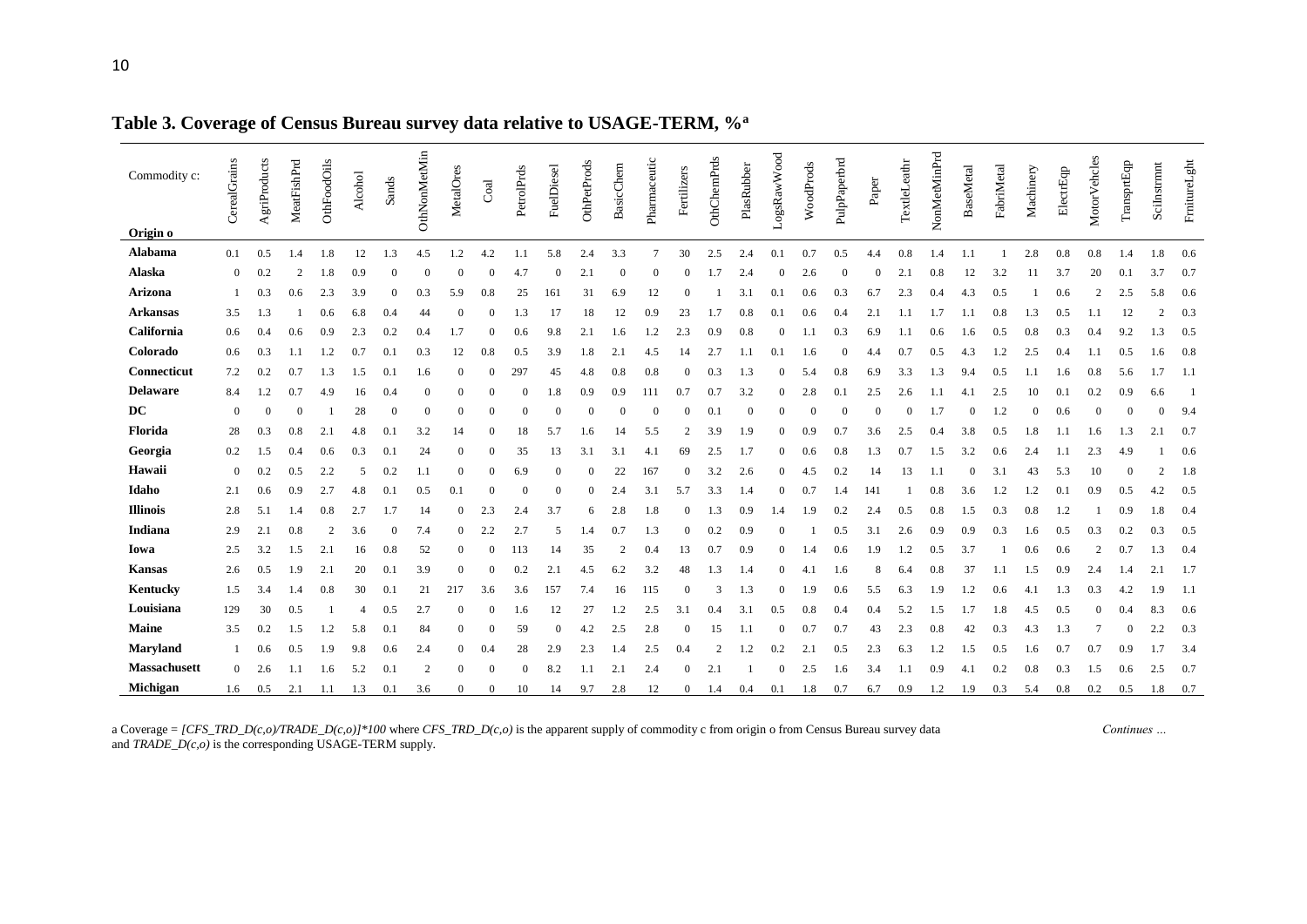| Commodity c: | CerealGrains     | AgriProducts   | MeatFishPrd  | OthFoodOils | Alcohol        | Sands          | OthNonMetMin   | MetalOres      | Coal         | PetrolPrds | FuelDiesel     | OthPetProds | <b>BasicChem</b> | Pharmaceutic | Fertilizers    | OthChemPrds    | PlasRubber | LogsRawWood | WoodProds               | PulpPaperbrd   | Paper          | TextleLeathr   | NonMetMinPrd | <b>BaseMetal</b> | FabriMetal | Machinery      | ElectrEqp | MotorVehcles | TransprtEqp  | SciInstrmnt | FrnitureLght   |
|--------------|------------------|----------------|--------------|-------------|----------------|----------------|----------------|----------------|--------------|------------|----------------|-------------|------------------|--------------|----------------|----------------|------------|-------------|-------------------------|----------------|----------------|----------------|--------------|------------------|------------|----------------|-----------|--------------|--------------|-------------|----------------|
| Origin o     |                  |                |              |             |                |                |                |                |              |            |                |             |                  |              |                |                |            |             |                         |                |                |                |              |                  |            |                |           |              |              |             |                |
| Mississippi  | 1.3              | 6.3            | 1.3          | 1.1         | 13             | 0.1            | 110            | $\mathbf{0}$   | $\theta$     | 0.8        | 18             | 0.8         | 2.5              | 0.6          | 0.7            | 1.7            | 1.7        | $\theta$    | 1.2                     | 1.1            | 0.9            | 6.1            | 0.7          | 3.2              | 1.4        | 4.1            | 0.7       | 0.4          | 0.2          | 2.5         | 0.3            |
| Missouri     | 20               | 0.9            | 0.5          | 1.3         | 4.7            | 0.3            | 1.6            | 37             | 0.2          | 6.5        | 1.6            | 3.7         | 1.3              | 24           | 4.6            | 1.2            | 1.1        | 0.1         | 2.2                     | 0.4            | $\overline{c}$ |                |              | 3.5              | 0.8        | 2.3            | 0.7       |              | 6.7          | 1.4         | 0.7            |
| Montana      | 0.4              | 0.1            | $\mathbf{0}$ | 3.6         | 8.2            | 0.2            | 1.8            | 74             | 3.2          |            | 722            | 141         | 24               | 3.5          | 14             | 17             | 1.4        | $\Omega$    | 0.9                     | 0.1            | $\Omega$       | 1.7            | 2.2          | 21               | 1.4        | 0.9            | 16        |              | $\mathbf{0}$ | 2.7         | 0.1            |
| Nebraska     | 1.6              | 1.3            | 2.1          | 1.2         | 5.7            | 0.4            | $\Omega$       | $\overline{0}$ | $\Omega$     |            |                | $\Omega$    | 3                | 1.9          | $\Omega$       | 3.8            | 2.3        | $\Omega$    | 1.6                     | 0.9            | 13             | 8.1            |              | 1.6              | 1.2        | 2.1            | 0.6       | 1.9          | 0.3          | 3.5         | $\overline{2}$ |
| Nevada       | $\boldsymbol{0}$ | 4.1            | 0.2          | 3.9         | 62             | 0.1            | 12             | 1.9            | $\Omega$     | 11         | 81             | 12          |                  | 36           | $\Omega$       | 5.1            | 2.1        | 1.6         | 0.9                     | 2.1            | 9.3            | 10             | 0.3          | 55               | 0.4        | 6.8            | 1.1       | 0.3          | 0.5          | 0.3         | 0.7            |
| NewHampshire | $\overline{0}$   | $\overline{0}$ | 0.8          | 1.7         | 2.4            | 0.4            | $\overline{0}$ | $\Omega$       | $\Omega$     |            | $\Omega$       | 15          | 12               | 0.9          | $\Omega$       | 8.9            |            | $\Omega$    | $\overline{\mathbf{c}}$ | $\overline{2}$ | 2.3            | 2.5            | 0.5          | 9.6              | 0.2        | 1.5            | 2.2       | 1.5          | 1.8          | 3.9         | 0.3            |
| NewJersey    | 4.7              | 3.3            | 1.3          | 1.5         | 2.8            | 0.5            | 1.7            | 9.3            | $\Omega$     | 0.7        | 6.8            | 11          | 1.8              | 2.7          | 0.2            | 0.8            |            | $\Omega$    | 1.8                     | 0.3            | 1.2            | $\overline{c}$ |              | 3.7              | 0.4        | 0.9            | 1.2       | 1.9          | 13           | 1.9         | 1.2            |
| NewMexico    | 0.2              | 0.3            | $\Omega$     | 4.1         | 1.4            | 0.6            | 0.2            | 88             | 0.1          | 0.3        | 3.3            | 5.6         | 10               | 19           | $\Omega$       | 1.6            | 1.1        | $\Omega$    | 1.8                     | 15             | 3.2            | 0.3            | 0.6          | 1.5              | 2.5        | 2.3            | 0.2       | 0.2          | 0.5          | 88          | 1.4            |
| NewYork      | 0.7              | 0.7            | 0.9          | 1.2         | 1.3            | 0.2            | 6.7            | $\theta$       | $\mathbf{0}$ | 10         | 14             | 4           | 1.5              | 1.6          | $\Omega$       | 0.1            | 1.1        | 0.2         | 3.9                     | 0.7            | 3.7            | 0.6            | 1.1          | 3                | 0.3        | 2.1            | 0.7       | 0.3          | 0.9          | 3           | -1             |
| NorthCarolin | 0.9              | 3              | 0.1          | 0.2         | 0.4            | 4.1            | 0.7            | $\Omega$       | $\Omega$     | 157        | 21             | 7.7         | 0.8              | 7.1          | 3.6            | 0.5            |            | $\Omega$    | 1.5                     | 0.9            | 4.9            | 1.5            | 1.2          | 3.7              | 0.5        | 4.8            | 0.4       | 0.9          | 0.4          | 1.9         | 0.5            |
| NorthDakota  | 4.2              | 2.3            | 0.5          | 3.3         | 32             | 0.1            | $\theta$       | $\Omega$       | 4.4          | 7.6        | $\Omega$       | $\Omega$    | $\Omega$         | 0.4          | $\Omega$       | 6.1            | 7.2        | $\Omega$    | 2.2                     | 1.4            | 6              | 0.6            | 1.5          | 57               | 1.8        | 1.4            | 2.9       | 4.7          | 0.1          | 1.9         | $\overline{2}$ |
| Ohio         | $\overline{4}$   | 1.6            | 0.6          | 1.2         | 0.5            | 0.7            | 2.8            | $\theta$       | 1.5          | 3.9        | 2.8            | 3.4         | 2.6              | 10           | 9.1            | 0.8            | 0.9        | $\Omega$    |                         | 0.5            | 2.3            | 0.8            | 0.9          | 1.8              | 0.4        | 1.5            | 0.5       | 0.4          | 0.4          | 3.3         | 0.8            |
| Oklahoma     | 2.2              | $\theta$       | 1.1          | 2.1         | 6              | 1.5            | 1.3            | $\theta$       | $\Omega$     | 0.2        | 3.3            | 5.6         | 9.6              | 11           | 27             | 2.6            | 1.4        | 0.4         | 0.9                     | 0.5            | 4.7            | 0.9            | 0.9          | 4.1              | 2.4        | $\overline{c}$ | 1.6       | 0.5          | 2.1          | -6          | 1.3            |
| Oregon       | 0.2              | 1.8            | 0.5          | 2.4         | 2.4            | $\Omega$       | 2.5            | $\Omega$       | $\Omega$     |            | 137            | 5.2         | 4.9              | 3.9          | $\Omega$       | 7.8            | 1.1        | $\Omega$    | 0.4                     | 0.9            | 9.9            | 3.3            | 1.6          | 1.1              | 0.6        | $\overline{c}$ | 0.1       | 0.7          | 0.9          | 1.5         | 0.5            |
| Pennsylvania | 0.3              | 0.4            | 1.4          | 1.7         |                | 0.4            | 6.5            | 415            | 0.7          | 1.6        | 6.9            | 1.6         | 1.2              | 1.2          | 1.9            | 0.8            |            | 0.1         | 0.8                     | 0.4            | 1.9            | 2.2            | 0.8          | 1.4              | 0.5        | 1.8            | 0.8       | 1.6          | 8.3          | 3.2         | 0.6            |
| RhodeIsland  | $\overline{0}$   | 0.1            | 1.9          | 2.1         | $\mathcal{D}$  | 0.3            | $\Omega$       | $\Omega$       | $\Omega$     |            | $\Omega$       | 1.6         | 1.5              | 14           | $\Omega$       |                | 1.6        | 0.1         | 4.4                     | 0.5            | 8.1            | 0.9            | 1.7          | 6.7              | 0.3        | 0.9            | 0.5       | 11           | $\mathbf{0}$ | $\cdot$     | 0.2            |
| SouthCarolin | 0.6              | 0.8            | 1.4          | 1.4         | 4.3            | 0.3            | 2.9            | $\Omega$       | $\Omega$     | 29         | 11             | 53          | 6                | 16           | 59             | 2.9            | 1.5        | 0.1         | 0.7                     | 0.4            | $\overline{c}$ | 1.1            | 1.5          |                  | 0.9        | $\overline{c}$ | 0.8       | 9.5          | 83           | 3.2         | 0.2            |
| SouthDakota  | 2.4              | 1.5            | 2.8          | 18          | 14             | 0.5            | 9.7            | $\theta$       | $\theta$     | 938        | $\Omega$       | 41          | 19               | 6.9          | $\Omega$       | 3.7            | 3.3        | 0.6         |                         | 0.1            | 20             | 1.8            | 1.3          | 1.4              | 1.6        | 2.2            | 0.6       | 4.7          | $\theta$     | 0.2         | 2.5            |
| Tennessee    | 0.8              | 0.7            | 1.2          | 1.1         | 16             | 7.7            | 13             | $\theta$       | 0.4          | 2.9        | 7.4            | 2.8         | 3.9              | 527          | 16             | 0.6            | 2.3        | 0.1         | 0.9                     | 0.4            | .5             | 3.1            | 0.8          | 1.9              |            | 0.9            | 0.2       | 0.6          | 0.5          | 0.7         | 0.7            |
| Texas        | 2.8              | 1.1            | 1.4          | 1.2         | 2.2            | 1.6            | 22             | 14             | $\Omega$     | 4.6        | 99             | 22          |                  | 1.5          | 1.1            | 0.3            | 1.2        | 0.1         | 0.9                     | 0.6            | 1.2            | 1.3            | 0.4          | 2.1              | 1.2        |                | 0.2       | 1.1          | 19           | 4.3         | 1.1            |
| Utah         | 0.3              | 0.4            | 1.3          | 6           | 5.1            |                | 9.1            | 67             | 0.6          | 1.4        | $\overline{0}$ | 20          | 5                | 2.1          | 6.1            | 2.8            | 3          | 0.3         | 5.6                     | 0.2            | 1.6            | 17             | 0.6          | 1.9              |            | 2.7            | 3.9       | 0.8          | 1.4          | 1.9         | 1.3            |
| Vermont      | 26               | $\Omega$       |              | 26          | 2.1            | $\Omega$       | 6.5            | $\theta$       | $\Omega$     |            | $\Omega$       | 61          | 1.1              | 9.8          | $\mathbf{0}$   | 5.5            | 4.5        | 0.2         | 1.8                     | 1.2            | 13             | 0.9            | 1.1          | 2.6              | 1.2        | 4.7            | 0.9       | 3.2          | 0.5          | 3.2         | 1.7            |
| Virginia     | 2.9              | 2.1            | 0.6          | 0.3         | 0.3            | 1.9            | 17             | $\Omega$       | 6            | 7.4        | 76             | 21          | 0.7              | 12           | $\Omega$       | 2.5            | 1.4        | 0.1         | 1.3                     | 0.7            | 1.1            |                | 1.2          | 2.7              |            | 2.9            | 1.3       | 0.9          | 0.1          | 6.3         | 0.4            |
| Washington   | 5                | $\overline{2}$ | 0.5          | 1.1         | 2.6            | 0.4            | 0.5            | 5.3            | $\Omega$     | 0.5        | 9.1            |             | 2.9              | 2.6          | 9.1            | $\overline{c}$ | 0.9        | 0.1         | 0.9                     | 0.5            | .5             | 6.3            |              | 3.6              | 0.6        | 1.3            |           | 0.4          | 7.8          | 1.9         | 0.4            |
| WestVirginia | $\Omega$         | $\theta$       | 0.9          | 2.5         | 46             | 0.1            | 2.7            | 77             | 3.9          |            | 4.4            | 50          | 2.6              | 41           | 0.4            | 0.8            | 3.7        | 0.9         | 0.6                     | 4.5            | 4.5            | 16             | 1.5          | 1.7              | 0.4        | 9.5            | 1.6       | 0.5          | 0.5          | 6           | 0.6            |
| Wisconsin    | 0.6              | 0.3            | 2.2          | 3.5         | $\overline{c}$ | 3.8            | $\Omega$       | $\theta$       | $\Omega$     | 24         | 31             | 69          | 6.4              | 6.8          | 9.7            | 0.8            | 0.9        | $\Omega$    | 1.4                     | 0.6            | $\overline{c}$ | 1.9            | 0.7          | 4.8              | 0.5        | 0.9            | 0.5       | 1.3          | 0.1          | 20          | 0.5            |
| Wyoming      |                  | 0.1            | $\mathbf{0}$ | 3           | 33             | $\overline{0}$ | 4.7            | 99             | 2.4          | 1.6        | $\mathbf{0}$   | 16          | 2.2              | 3.3          | $\overline{0}$ | 0.3            | 5.1        | 0.1         | 1.4                     | $\overline{0}$ | 0.1            | 1.6            | 1.6          | 13               | 2.3        | 17             | 5.1       | 6.1          | 12           | 81          | 0.4            |

**Table 3 (cont.). Coverage of Census Bureau survey data relative to USAGE-TERM, %<sup>a</sup>**

a Coverage = *[CFS\_TRD\_D(c,o)/TRADE\_D(c,o)]\*100* where *CFS\_TRD\_D(c,o)* is the apparent supply of commodity c from origin o from Census Bureau survey data and *TRADE\_D(c,o)* is the corresponding USAGE-TERM supply.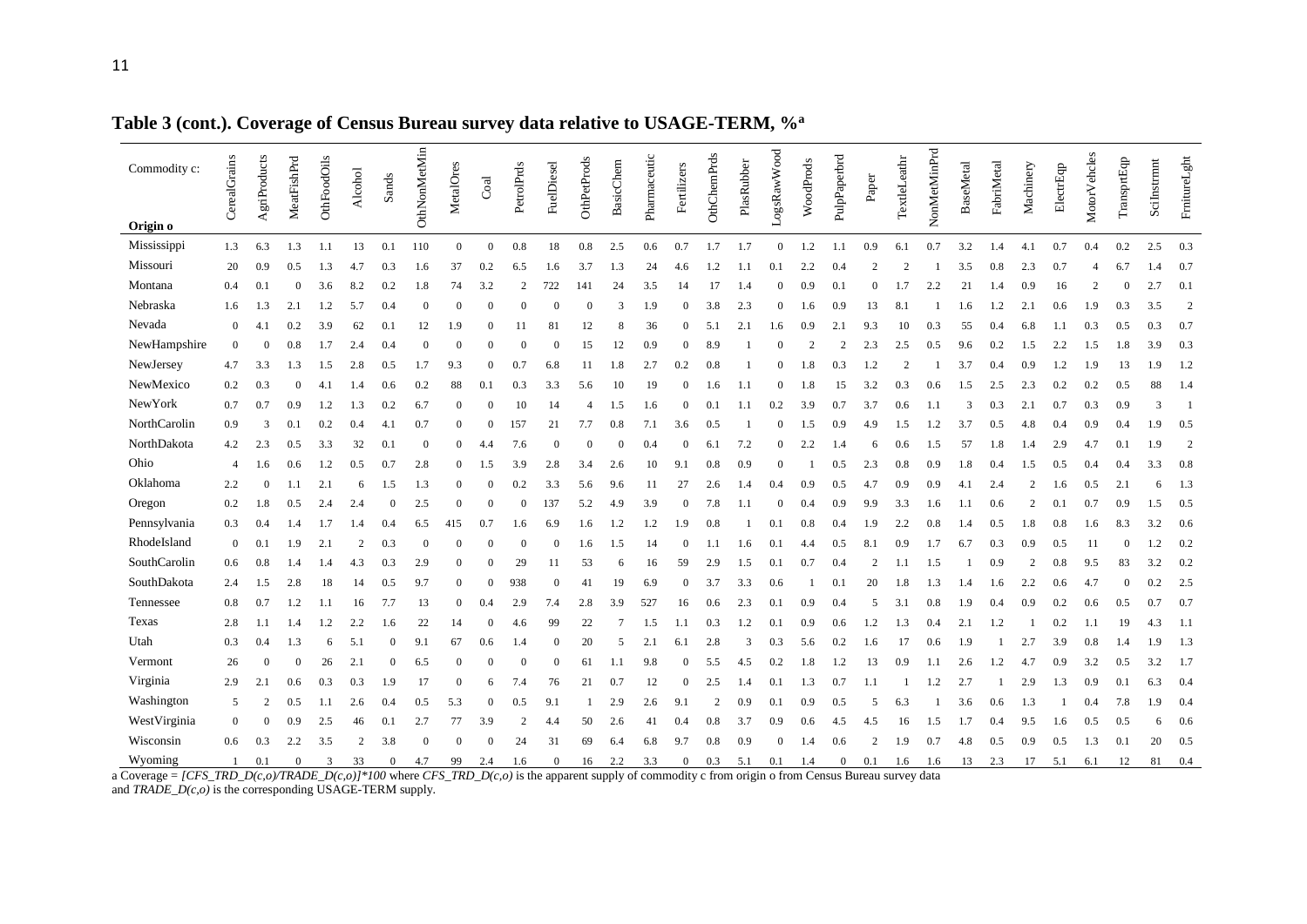## **3. What are the Census Bureau data recording?**

# *3.1 The "sample size" varies widely between commodities and regions*

In USAGE-TERM, TRADE(c,o,d) gives us the sales of commodity c from origin o to destination d. The sum over destinations of an origin's domestic sales for a given commodity TRADE  $D(c, o)$  is equal to the region's output of that commodity. The estimates of regional output of each commodity are gathered from a combination of census data, agricultural census data, BEA state level data and other sources.

Let us refer to the corresponding Census Bureau survey data as CFS  $TRD(c, o, d)$  where c is the SCTG commodity shipped from o to d. Similarly, we can sum these Census Bureau data in the destination dimension to obtain CFS TRD  $D(c, o)$ .

#### The term

# $Coverage(c,o) = [CFS TRD D(c,o)/TRADE D(c,o)]*100$

gives us a measure of the percentage coverage of trade of each commodity by origin.

Let us assume that *CFS\_TRD\_D* is a measure of the origin of a commodity (although we will bring this into question). The relevance of this measure is that for small sample sizes, we cannot be confident that the CFS data will provide reliable estimates of the regional distribution of sales by origin. The larger the *Coverage* %, the more reliable the estimates are likely to be.

Inspection of the *Coverage* matrix (table 3) shows that in Alabama, for example, *Coverage* is as high as 30% for fertilizers and 12% for alcohol. It is less than 0.05% for the agricultural commodity SCTG code 04 (Animal Feed, Eggs, Honey, and Other Products of Animal Origin). If we work through the *Coverage* matrix, we will find a similar story in other regions. But what does *CFS\_TRD\_D* tell us? Is it really a measure of home state production?

#### *3.2 Transport logistics*

The Census Bureau describes the methodology of data collection at [https://www.census.gov/econ/cfs/2012\\_methodology.html.](https://www.census.gov/econ/cfs/2012_methodology.html)

The first point to make on the methodology is that it concerns primarily transport logistics. The data concern movements of goods between transport nodes. Tons and ton-miles are the main uses of the data collected, as they are the main determinants of strain on transport infrastructure. Though data on shipment values are collected, they are almost an artefact, perhaps of use to insurers but not the main objective of the survey.

To put the dominance of transport of bulky commodities in the survey into perspective, 50.9% of the total cargo weight recorded in the survey data is accounted for by mining commodities SCTG 10 to 15. They account for 3.9% of total cargo value. Commodities 10 to 15 account for only 0.3% of GDP.

#### *3.3 Data coverage*

According to the methodology write-up, the Census Bureau surveys 100,000 out of a population of 750,000 firms undertaking shipments. The weighted response rate among these 100,000 firms is about 77%. Responders collect data for one week of each quarter of the year.

A crude calculation is that the sample size is about 0.8% of the entire trade flow volume  $[-0.77*100,000/750,000*1/13]$ . Table B1 of the Census Bureau's CFS users' guide indicates that they estimate the national aggregate trade flow to be \$13,852 billion. We cite this for two reasons. First, the survey value share of this estimate is 0.6% [=100\*\$83.1bn/\$13852bn]. This aligns approximately with our crude estimate of 0.8% coverage.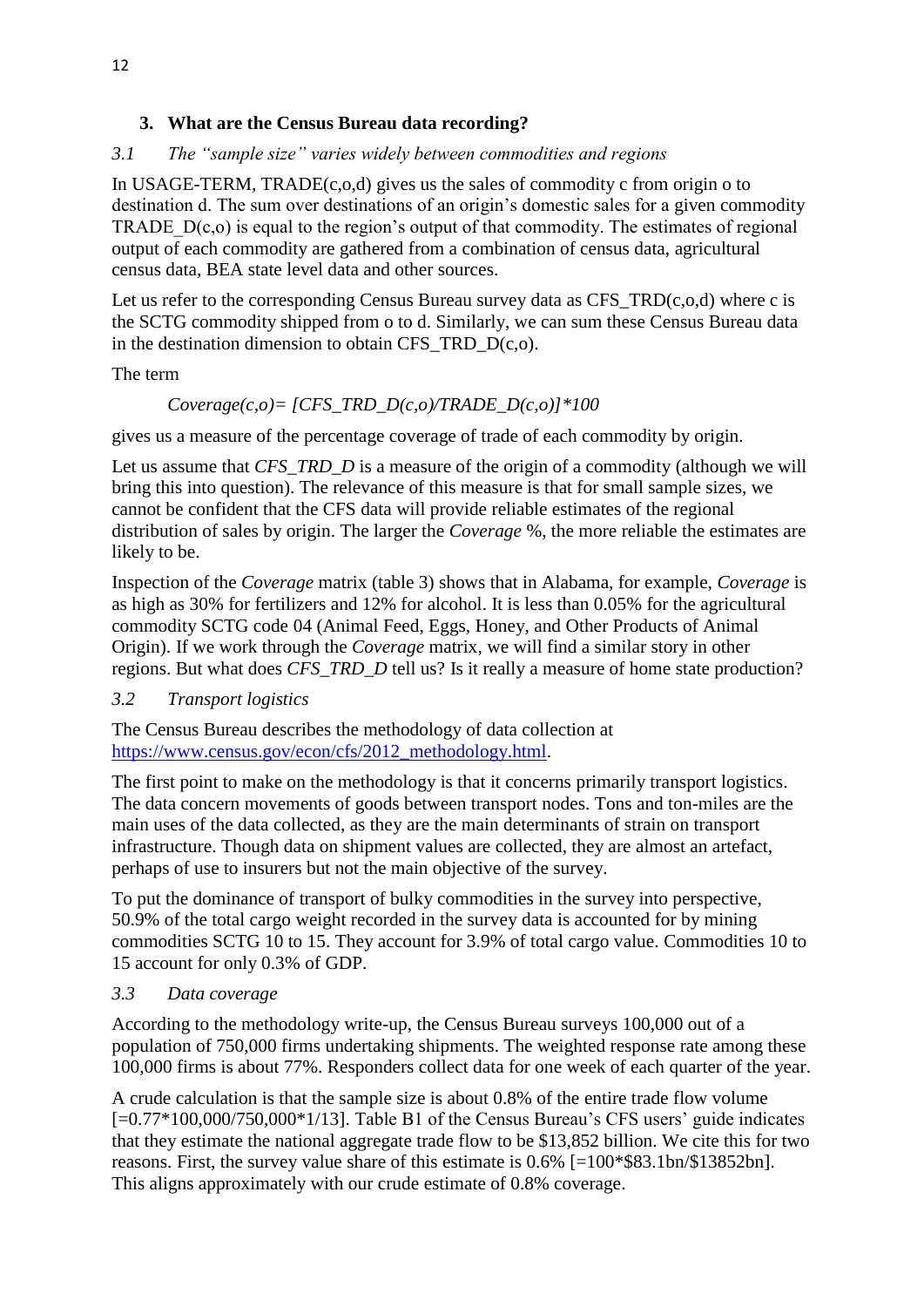Second, we can relate the bureau's estimate of total trade flows to national total production costs. From the USAGE-TERM database, the total costs of production are approximately double GDP. If GDP is \$13 trillion, the total costs of production are around \$26 trillion. The share of merchandise in total costs is around 22% (i.e., services and utilities account for 78% of total costs, based on the national input-output table), so that total merchandise costs are less than \$6 trillion [=0.22\*\$26 tn]. If we add in merchandise imports which amount to around \$1.6 trillion, we expect total merchandise trade flows to be less than \$8 trillion. In CGE accounting conventions, we do not double count trade flows. For example, a movement of cargo from A to B to C should be recorded as movement from A to C.

Double counting appears to occur in the Census Bureau's survey. The first piece of evidence is that the total merchandise trade flow calculated by the bureau of \$13.9 trillion far exceeds an estimate we obtain from merchandise costs of production plus imports in a CGE database, which is less than \$8 trillion. Other evidence follows, particularly concerning the movement of cereal grains to and through Louisiana.

#### *3.4 What does a trade flow in USAGE-TERM tell us and how does this compare with sample data?*

Trade flows in USAGE-TERM tell us of the origin and final regional destination of a commodity. For example, cereal gains produced in Missouri for export from Louisiana appear in the TRADE matrix as a sale from Missouri to Louisiana. The export is recorded in the USE matrix in Louisiana.

The survey data from the Census Bureau record cereal grain shipments through the ports near New Orleans. Inland water shipments from and to New Orleans-Metairie-Hammond of cereal grains are recorded as \$256.5 million. Corresponding deep sea shipments from and to New Orleans-Metairie-Hammond ports are \$107 million.

Louisiana produces little cereal grain apart from rice. According to the USAGE-TERM database which draws on agricultural census data, Louisiana's share of national cereal grain production is only 0.8%. Yet the shipments data prepared by the Census Bureau indicate that almost 27% of shipments in the survey data originate from New Orleans ports. What does this mean?

The first point is that the bureau's sample trade data may but often *do not* infer a production state of origin (therefore, not all of *CFS\_TRD\_D* can be regarded as state production).

Moreover, there is the potential for the survey to entail double counting. Missouri which is a substantial producer of cereal grains moves, in the survey data, \$170.4 million of cereal grains by inland water ways to the ports of New Orleans. A video on display in the National History Museum of American History on Constitution Avenue, Washington DC, shows how this is done. Grain is poured into hoppers on barges which make their down the Mississippi from the state of Missouri.

After arriving at the barge port in New Orleans, this substantial volume of cereal grains needs to be unloaded. See

[https://www.pond5.com/stock-footage/036789596/dry-bulk-cargo-barge-port-new](https://www.pond5.com/stock-footage/036789596/dry-bulk-cargo-barge-port-new-orleans.html)[orleans.html](https://www.pond5.com/stock-footage/036789596/dry-bulk-cargo-barge-port-new-orleans.html)

The ports of New Orleans stretch over 54 miles. A great deal of port activity in the New Orleans region consists of moving cargo from one form of shipping to another.<sup>1</sup> As noted above, \$256.5m of cereal grains are moved from one port or mode to another within the New

**.** 

<sup>1</sup> See http://www.worldportsource.com/ports/commerce/USA\_LA\_Port\_of\_South\_Louisiana\_321.php.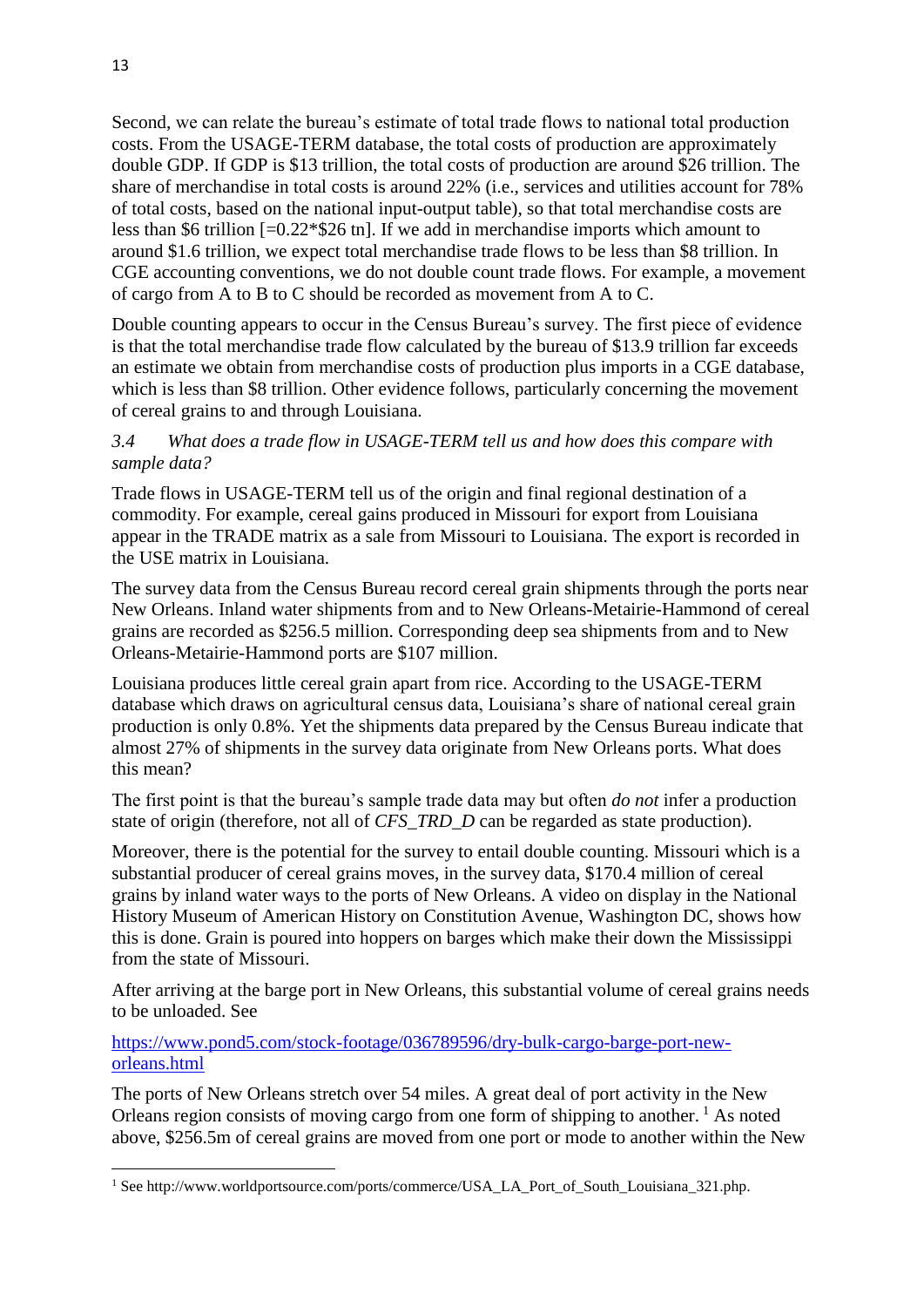Orleans region. A further \$107m (which arguably could include some the \$256.5m) are recorded as deep sea shipping, most likely for export.

The main point of the cereal grains example in the New Orleans region is to show that the inter-regional trade data collected by the Census Bureau for cereal grains bear little relation to the representation of data in USAGE-TERM. The TRADE matrix in USAGE-TERM does not include nodes. The shipment of cereal grains from Missouri to Louisiana appears once in the TRADE matrix, whereas in the bureau's sample data, it could potentially appear more than once.

Consider the example of Missouri as a destination for cereal grains. In USAGE-TERM, around 75% of cereal-grains destined for Missouri are sourced from within the state. This contrasts with bureau's sample data in which Missouri is an important transport node for the cereal grains producers deeper into the Mississippi basin, namely Illinois, Iowa, Kansas and South Dakota (Figure 1). Exactly the same transaction as recorded by the bureau may be recorded with a different origin and destination in USAGE-TERM.

A shipment of cereal grains from Iowa to Missouri moved along one of the Mississippi basin's tributaries may be transferred to a larger barge operated by a different company for the onward journey to New Orleans. This may be recorded as a movement from Iowa to Louisiana. But if it is stored in Missouri for a time before further shipping to Louisiana, it has the potential to contribute to two transactions in the inter-regional trade data. It will contribute to the bump for Iowa shown in Figure 1. In the bureau's data, this will not populate the cell for cereal grain originating in Iowa and destined for New Orleans. It will require two nodes, Iowa to Missouri and then Missouri to New Orleans.

In the TRADE matrix of USAGE-TERM, this trade will be recorded as originating in Iowa and destined for New Orleans. In comparing the bureau's origin shares for shipments into Missouri with those from USAGE-TERM (Figure 1), the bureau's methodology explains the interstate bumps (green line) and the low own-use share for Missouri relative to the USAGE-TERM TRADE matrix (red line).



**Figure 1: Origin shares of cereal grains destined for Missouri in survey data and the USAGE-TERM TRADE matrix**

We infer that there are instances in which the bureau's inter-regional trade flows cannot coincide with the USAGE-TERM trade flows, even if exactly the same data are being dealt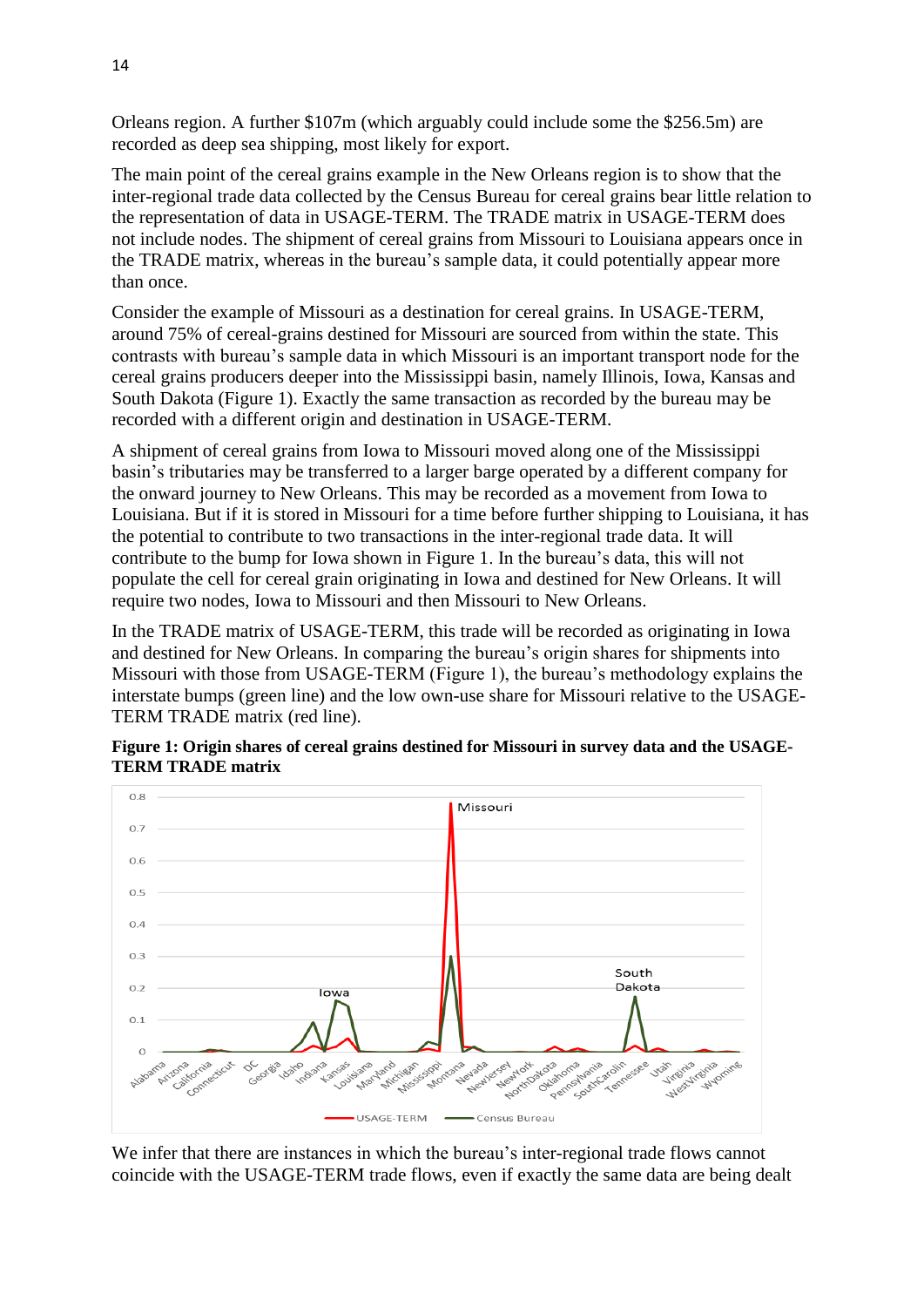with. For example, we might expect some of South Dakota's cereal grains output to be exported via Louisiana. South Dakota's share of total shipments to Missouri is larger in the Census Bureau survey and it share of total shipments to Louisiana smaller than the corresponding sales shares estimated for USAGE-TERM (Figure 2). These reflect differences in concepts rather than any flaw in the procedure used for allocating inter-regional trades in USAGE-TERM.





There may be examples in which the bureau's data aligns reasonably with the USAGE-TERM trade matrix, but these appear to be special cases. Alcohol has a higher value per unit volume than, for example, mining commodities. High value per unit volume items are less likely to be stored at transport nodes. Therefore, we might expect the transport nodes for relatively valuable cargo items to coincide with origins and destinations more closely than is the case for bulky items. Figure 3 shows the destination shares for alcohol originating in California. The USAGE-TERM TRADE matrix and Census Bureau survey data shares align reasonably well.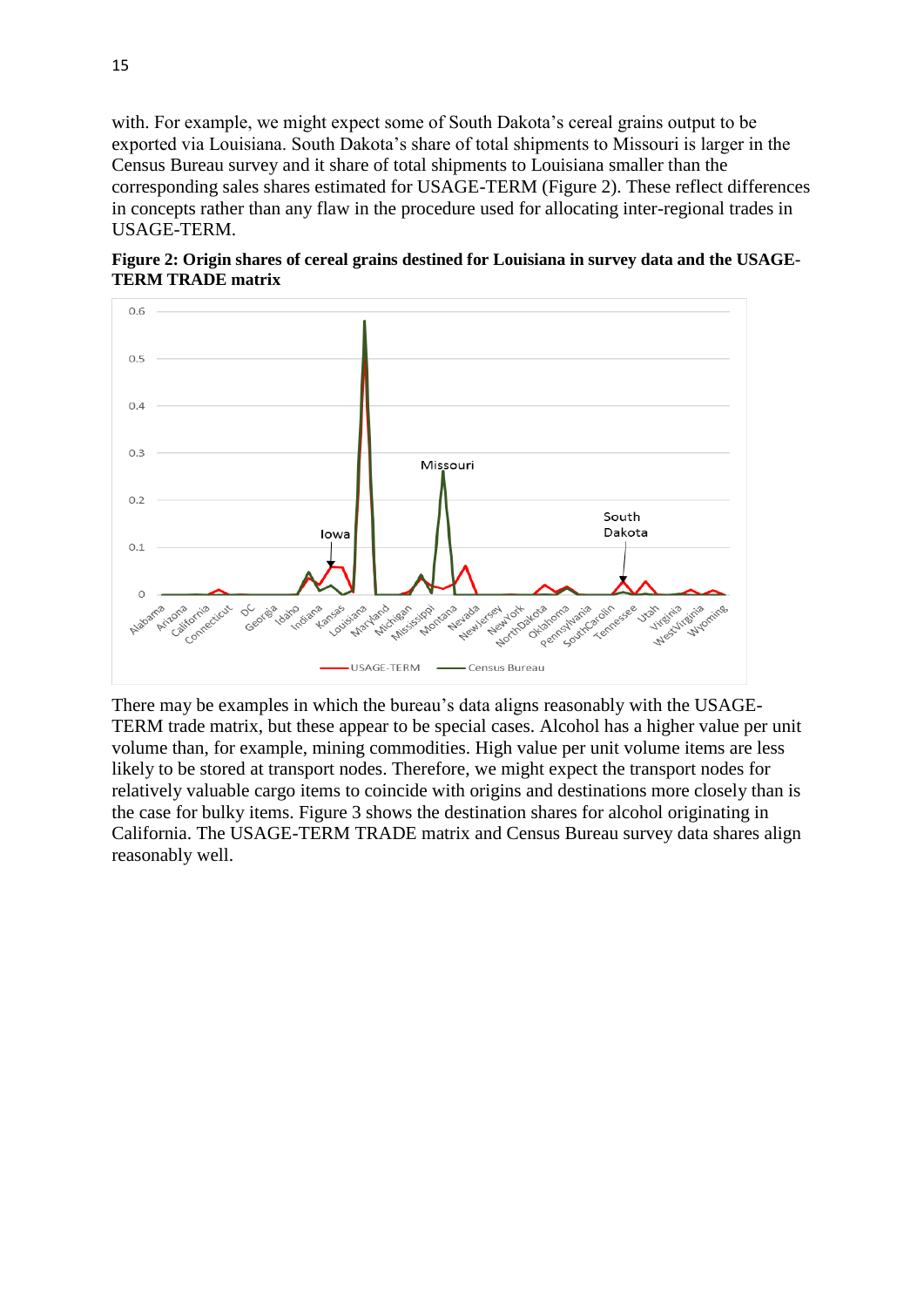

**Figure 3: Destination shares of alcohol originating in California in survey data and USAGE-TERM TRADE matrix**

Even so, we note that there is a possible reason for the own-share for California being too low in USAGE-TERM. We might obtain a better fit to Census Bureau data by allocating wine consumption shares by state using [https://www.businessinsider.com.au/wine-consumption](https://www.businessinsider.com.au/wine-consumption-map-united-states-2014-3)[map-united-states-2014-3](https://www.businessinsider.com.au/wine-consumption-map-united-states-2014-3)*.* The default assumption in USAGE-TERM is that household consumption shares of each commodity are equal across states. Since California has higher per capita wine consumption than the national average (14 liters per capita compared with less than 11 litres per capita nationally), we expect that its actual own-state sales share is higher than is estimated in USAGE-TERM using the default assumption.

Disaggregated expenditure side data that would enable us to move away from default household consumption shares are not readily available.

#### *3.5 Other examples of excessive "coverage" in the survey data*

The example of grain movements in Louisiana is not an isolated case. Table 3 reveals that coverage as defined in footnote *a* of table 3 for SCTG 17 (gasoline, aviation fuel and ethanol) exceeds 100% in Arizona and Kentucky. SCTG 16 (crude petroleum) exceeds 100% coverage in Connecticut and Iowa. A similar example for pharmaceutical products (SCTG 21) arises in Delaware, Hawaii and Kansas, and for paper (SCTG 28) in Idaho. In each case, the role of a location as a transport node rather than origin or destination may explain the excessive apparent coverage.

#### **4. What can multi-regional CGE modellers learn from the bureau's sample data?**

There are two possible areas for improvement in the USAGE-TERM trade estimation procedure. These are drawn from Census Bureau data concerning the Mississippi basin.

#### *4.1 Improvements to the TRADE matrix inferred by Census Bureau survey data*

Survey data indicate that inland water transport is relatively important for cereal grains, agricultural products, various petroleum products (SCTG 2 digit commodities 16, 17 and 18) and basic chemicals. One way of reflecting observed trades in the Mississippi basin would be scale the distances used in the gravity formula for states in the basin. For example, the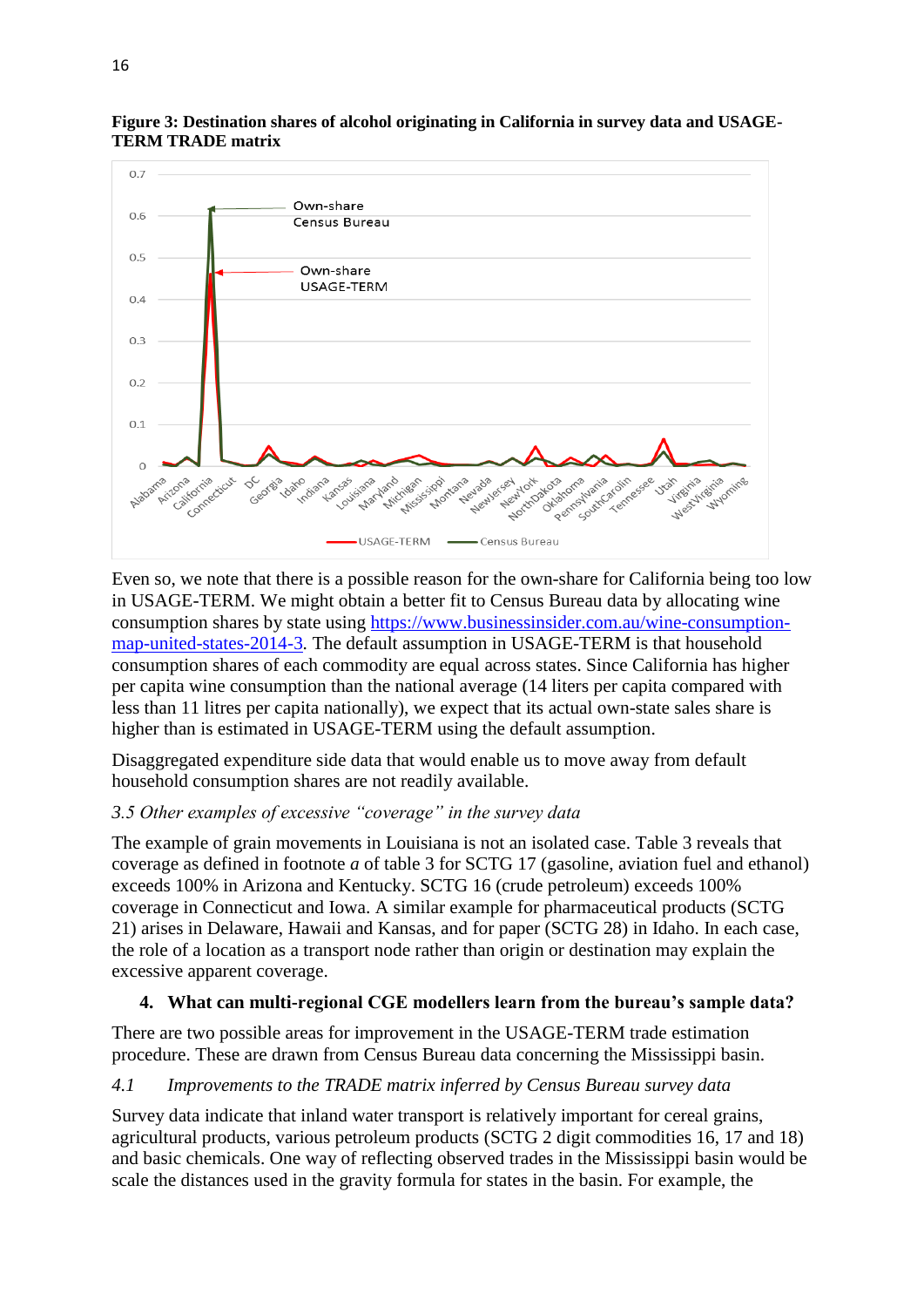distance between upstream states and Louisiana could be scaled to smaller effective distances so as to shift the allocation of trades for origins within the basin towards destinations within the basin.

#### *4.1.1 Selection of margins*

The default assumption in the TERM approach is that a given industry has an identical production technology or cost structure in all regions. When this is not so, the standard action is to disaggregate. Therefore, we have separate hydro-electric generation and coal generation electricity sectors in USAGE-TERM to distinguish between the differences in generation in California and West Virginia.

As noted above, the Census Bureau's sample data demonstrate the importance of water transport for agricultural products, energy products and chemical products in the Mississippi basin. The corresponding commodities originating or being used elsewhere in the country are less reliant on water transport.

In order to make the decision on appropriate allocations of water transport and other transport margins to various commodities, the Census Bureau's survey data indicates the two digit commodity groups of relevance. The obvious response to the known differences in modes of transport between the Mississippi basin and elsewhere is to split industries/commodities covering agriculture, energy products and chemical products into two in the national CGE database. For example, *Wheat* in the existing national CGE database would become *Wheatbasin* and *Wheat-rest*. Water transport would be an important margin in sales of *Wheat-basin*, but in *Wheat-rest*, its use would approximate zero. Rail transport would be relatively important in sales of *Wheat-rest*, less so in *Wheat-basin*.

Soybeans are another farm commodity that has already been split in the national CGE database from the standard NAICS sectors. 96% of national soybean production is in the Mississippi basin. Soybean sales would require modification to reflect a higher reliance on water transport and a lower reliance on rail transport than is the case for other farm outputs.

#### **5. Concluding remarks**

The Census Bureau survey does not provide any evidence that the Horridge gravity formula is invalid. However, the survey data point to water transport being used more and rail transport being used less in the Mississippi basin than elsewhere to ship agricultural, mining and fuel products. This difference can be accommodated by allocating transport margins to sales of a subset of commodities in future database preparation.

In addition, the distance matrix used in the gravity formula that allocates inter-regional trades in USAGE-TERM could be adjusted. For commodities using inland water transport, distances between pairs of regions in the Mississippi basin could be reduced when applying the gravity formula.

Consider a change in trade policy which affects state A. To get complete picture of regional effects, we want the links between state A and state B to be justifiable. One way might be to do some sensitivity analysis on the Horridge formula. If we focus on a particular trade policy, we would like to check whether variations in the Horridge formula change likely regional outcomes.

#### **References**

Adams, P. and Parmenter, B (2013), "Computable general equilibrium modeling of environmental issues in Australia: economic impacts of an emissions trading scheme", in